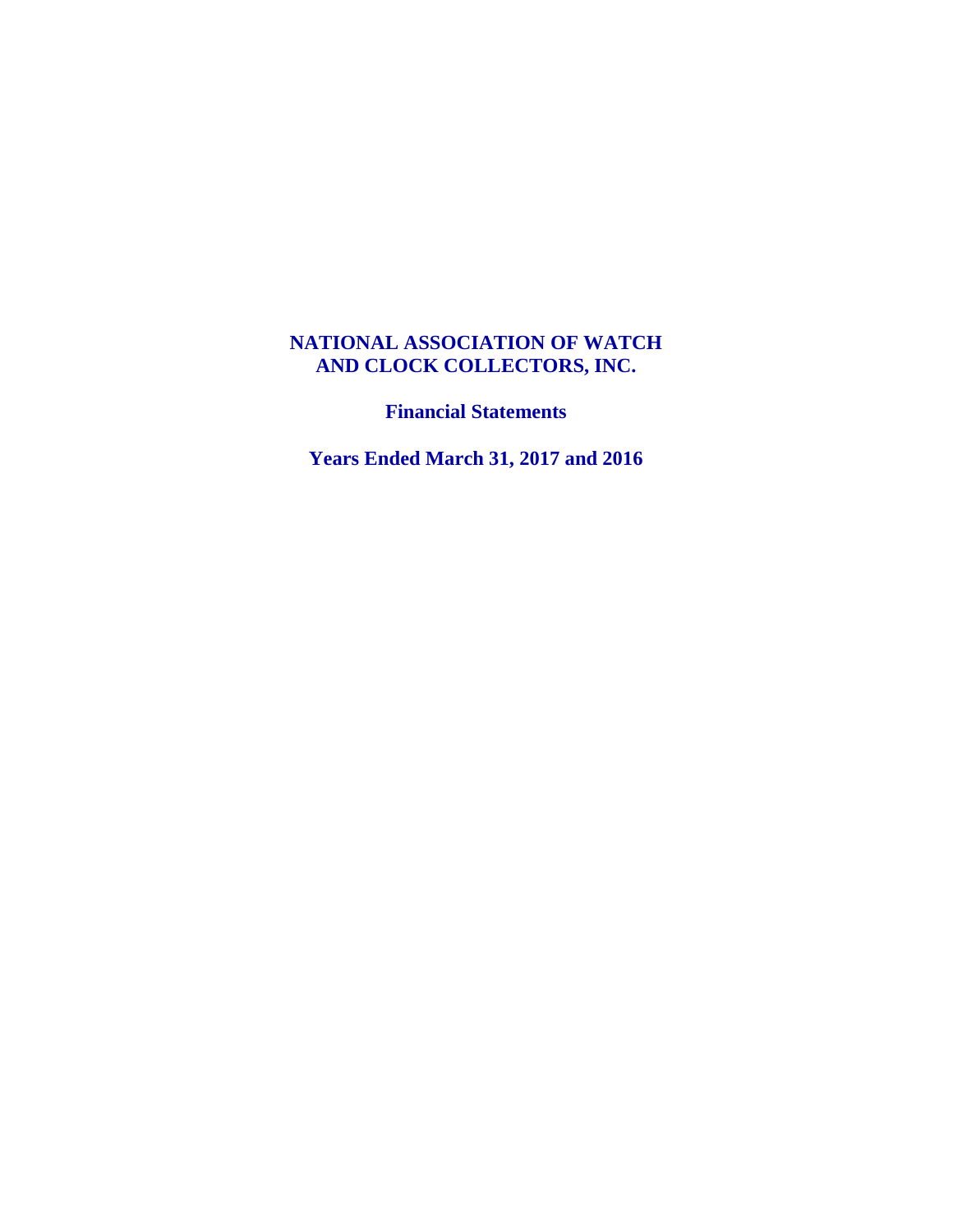# NATIONAL ASSOCIATION OF WATCH AND CLOCK COLLECTORS, INC.

# **CONTENTS**

| <b>Independent Auditors' Report</b>     |                         |
|-----------------------------------------|-------------------------|
| <b>Financial Statements:</b>            |                         |
| <b>Statements of Financial Position</b> | Exhibit "A"             |
| <b>Statements of Activities</b>         | Exhibit "B"             |
| <b>Statements of Cash Flows</b>         | Exhibit "C"             |
| <b>Notes to Financial Statements</b>    | Exhibit "D"             |
| Supplementary Information:              |                         |
| <b>Schedule of Program Activities</b>   | Exhibit<br>$\mathrm{E}$ |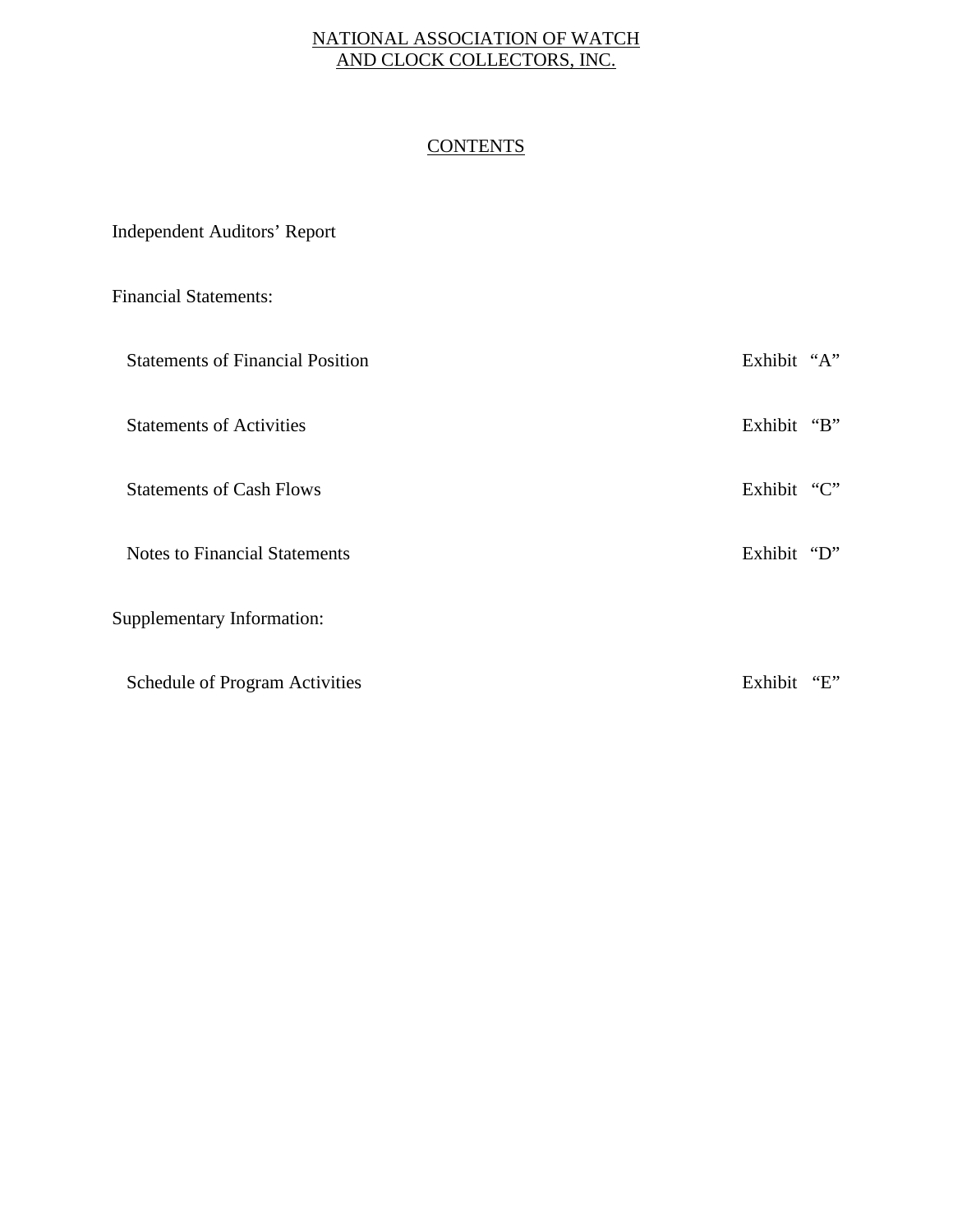

# INDEPENDENT AUDITORS' REPORT

The Board of Directors National Association of Watch and Clock Collectors, Inc. Columbia, Pennsylvania

We have audited the accompanying financial statements of National Association of Watch and Clock Collectors, Inc., (a nonprofit organization), which comprise the statements of financial position as of March 31, 2017 and 2016, and the related statements of activities and cash flows for the years then ended, and the related notes to the financial statements.

### *Management's Responsibility for the Financial Statements*

Management is responsible for the preparation and fair presentation of these financial statements in accordance with accounting principles generally accepted in the United States of America; this includes the design, implementation, and maintenance of internal control relevant to the preparation and fair presentation of financial statements that are free from material misstatement, whether due to fraud or error.

### *Auditors' Responsibility*

Our responsibility is to express an opinion on these financial statements based on our audit. We have conducted our audit in accordance with the auditing standards generally accepted in the United States of America. Those standards require that we plan and perform the audit to obtain reasonable assurance about whether the financial statements are free of material misstatement.

An audit involves performing procedures to obtain audit evidence about the amounts and disclosures in the financial statements. The procedures selected depend on the auditor's judgment, including the assessment of the risks of material misstatement of the financial statements, whether due to fraud or error. In making those risk assessments, the auditor considers internal control relevant to the entity's preparation and fair presentation of the financial statements in order to design audit procedures that are appropriate in the circumstances, but not for the purpose of expressing an opinion on the effectiveness of the entity's internal control. Accordingly, we express no such opinion. An audit also includes evaluating the appropriateness of accounting policies used and the reasonableness of significant accounting estimates made by management, as well as evaluating the overall presentation of the financial statements.

We believe that the audit evidence we have obtained is sufficient and appropriate to provide a basis for our audit opinion.

### *Opinion*

In our opinion, the financial statements referred to above present fairly, in all material respects, the financial position of National Association of Watch and Clock Collectors, Inc. as of March 31, 2017 and 2016, and the changes in its net assets and its cash flows for the years then ended in accordance with accounting principles generally accepted in the United States of America.

Phone (717) 393-2700 Fax (717) 393-1743

Rose Bushler Falk & Company, UP

June 20, 2017 **ROSS BUEHLER FALK & COMPANY, LLP** 

1500 Lititz Pike • Lancaster, PA 17601-6531

Web site: www.rbfco.com Email: partner@rbfco.com

American Institute of Certified Public Accountants . Pennsylvania Institute of Certified Public Accountants . Private Companies Practice Section, AICPA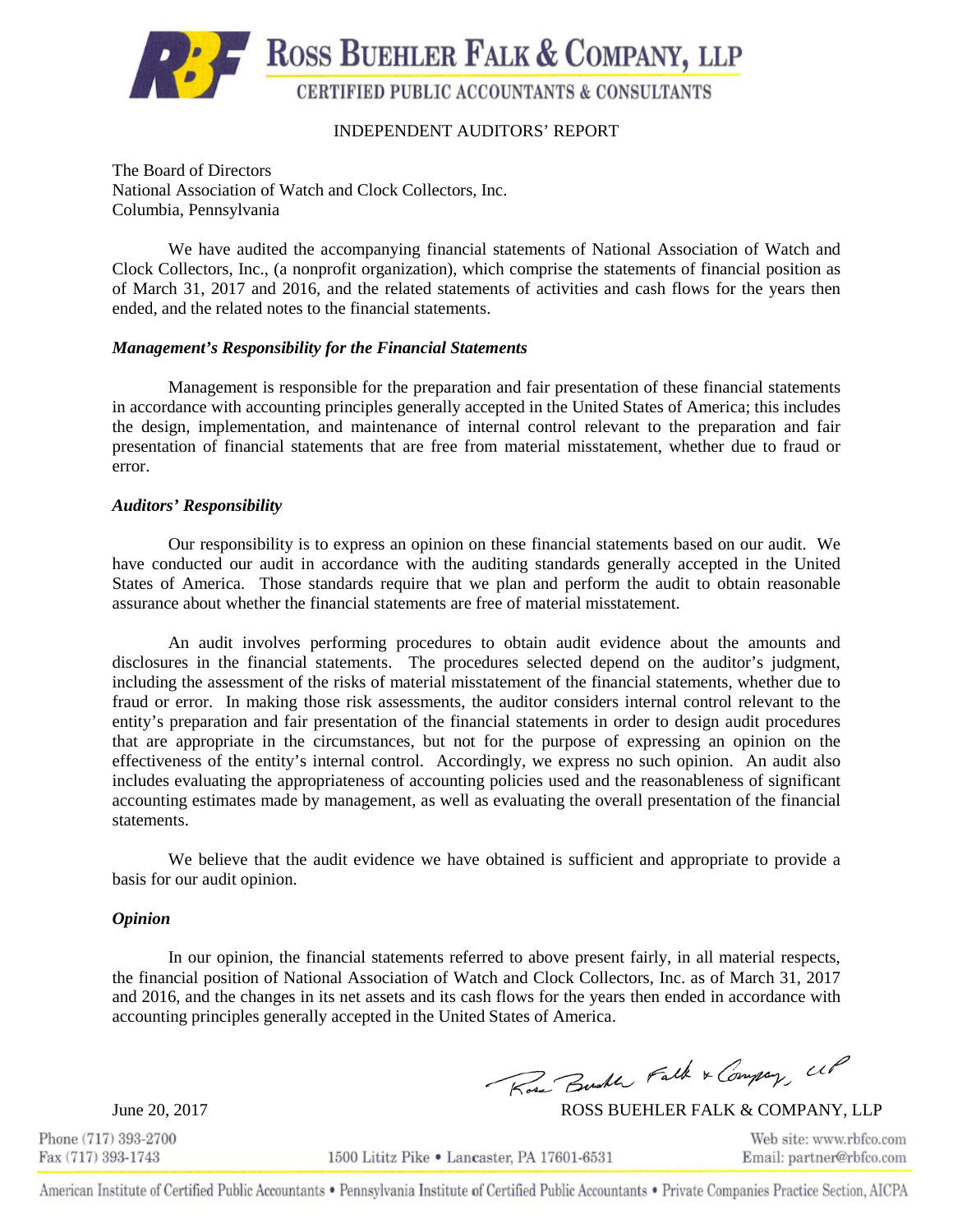# NATIONAL ASSOCIATION OF WATCH AND CLOCK COLLECTORS, INC. STATEMENTS OF FINANCIAL POSITION MARCH 31, 2017 AND 2016

|                                                                   | 2017         |             | 2016            |  |
|-------------------------------------------------------------------|--------------|-------------|-----------------|--|
| <b>ASSETS</b>                                                     |              |             |                 |  |
| <b>CURRENT</b>                                                    |              |             |                 |  |
| Cash and cash equivalents                                         | \$           | 290,718     | \$<br>322,689   |  |
| Store inventory                                                   |              | 12,558      | 9,933           |  |
| Receivables - other                                               |              | 25,079      | 13,855          |  |
| Pledge receivables                                                |              | 78,902      | 26,249          |  |
| Prepaid and deferred expenses                                     |              | 72,961      | 63,042          |  |
| <b>Total Current Assets</b>                                       |              | 480,218     | 435,768         |  |
| <b>OTHER ASSETS</b>                                               |              |             |                 |  |
| Cash and cash equivalents held for endowment                      |              | 54,312      | (2,740)         |  |
| Cash and cash equivalents restricted for other long-term purposes |              | 51,680      | 52,121          |  |
| Scholarship fund investments                                      |              | 22,304      | 17,675          |  |
| Investments held for endowment                                    |              | 788,081     | 747,505         |  |
| Other investments                                                 |              | 1,605,598   | 1,353,795       |  |
| Pledge receivables, net current portion                           |              | 194,691     | 76,847          |  |
| Store inventory, net current portion                              |              | 35,645      | 38,794          |  |
| Construction in progress                                          |              |             | 10,900          |  |
| <b>Total Other Assets</b>                                         |              | 2,752,311   | 2,294,897       |  |
| PROPERTY AND EQUIPMENT                                            |              |             |                 |  |
| Land                                                              |              | 53,800      | 53,800          |  |
| Building and improvements                                         |              | 9,365,608   | 9,338,838       |  |
| Office furniture and equipment                                    |              | 470,921     | 456,053         |  |
| Museum equipment                                                  |              | 642,896     | 642,896         |  |
| School equipment                                                  |              | 322,915     | 322,915         |  |
|                                                                   |              | 10,856,140  | 10,814,502      |  |
| Less: accumulated depreciation                                    |              | (6,224,478) | (5,951,231)     |  |
|                                                                   |              |             |                 |  |
|                                                                   |              | 4,631,662   | 4,863,271       |  |
| <b>Total Assets</b>                                               | <sup>2</sup> | 7,864,191   | \$<br>7,593,936 |  |

The accompanying notes are an integral part of the financial statements.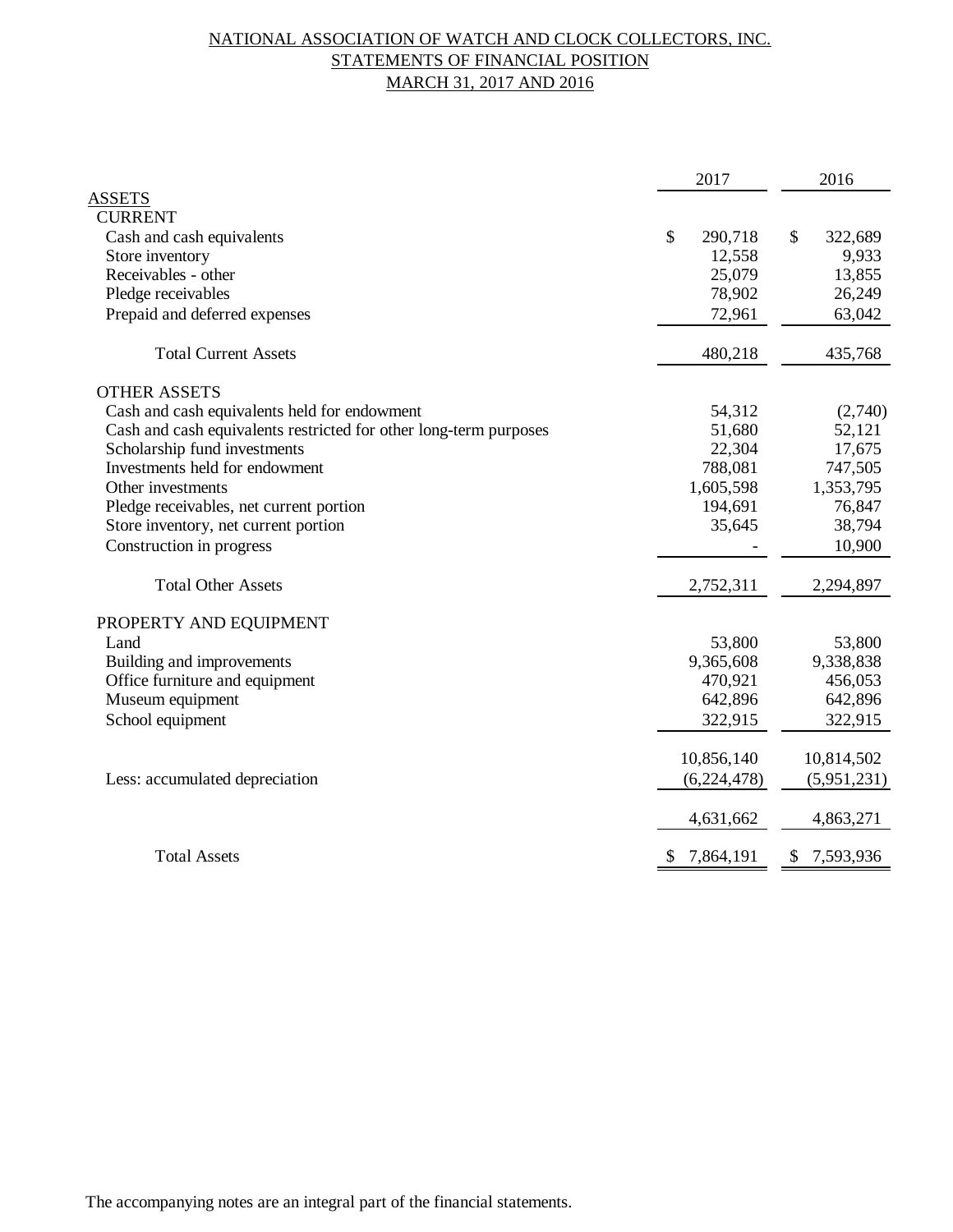|                                            | 2017                                |                            | 2016               |  |
|--------------------------------------------|-------------------------------------|----------------------------|--------------------|--|
| <b>LIABILITIES AND NET ASSETS</b>          |                                     |                            |                    |  |
| <b>CURRENT</b><br>Unearned revenue         | $\boldsymbol{\mathsf{S}}$<br>64,896 | $\mathcal{S}$              | 99,839             |  |
| Accounts payable                           | 63,489                              |                            | 47,015             |  |
| Annuity payable, current portion           | 16,290                              |                            | 11,190             |  |
| Accrued expenses                           | 154,926                             |                            | 127,252            |  |
| Temporary chapter savings deposits         | 3,465                               |                            | 3,465              |  |
| <b>Total Current Liabilities</b>           | 303,066                             |                            | 288,761            |  |
|                                            |                                     |                            |                    |  |
| <b>LONG-TERM LIABILITIES</b>               |                                     |                            |                    |  |
| Annuity payable                            | 174,220                             |                            | 129,076            |  |
| <b>Total Long-term Liabilities</b>         | 174,220                             |                            | 129,076            |  |
| <b>Total Liabilities</b>                   | 477,286                             |                            | 417,837            |  |
|                                            |                                     |                            |                    |  |
| <b>NET ASSETS</b>                          |                                     |                            |                    |  |
| Unrestricted                               |                                     |                            |                    |  |
| General                                    | 5,237,055                           | 5,271,241                  |                    |  |
| Board designated<br>Temporarily restricted | 850,651<br>297,502                  |                            | 807,570<br>278,755 |  |
| Permanently restricted                     | 1,001,697                           |                            | 818,533            |  |
|                                            |                                     |                            |                    |  |
| <b>Total Net Assets</b>                    | 7,386,905                           | 7,176,099                  |                    |  |
| <b>Total Liabilities and Net Assets</b>    | 7,864,191<br>\$                     | 7,593,936<br>$\mathcal{S}$ |                    |  |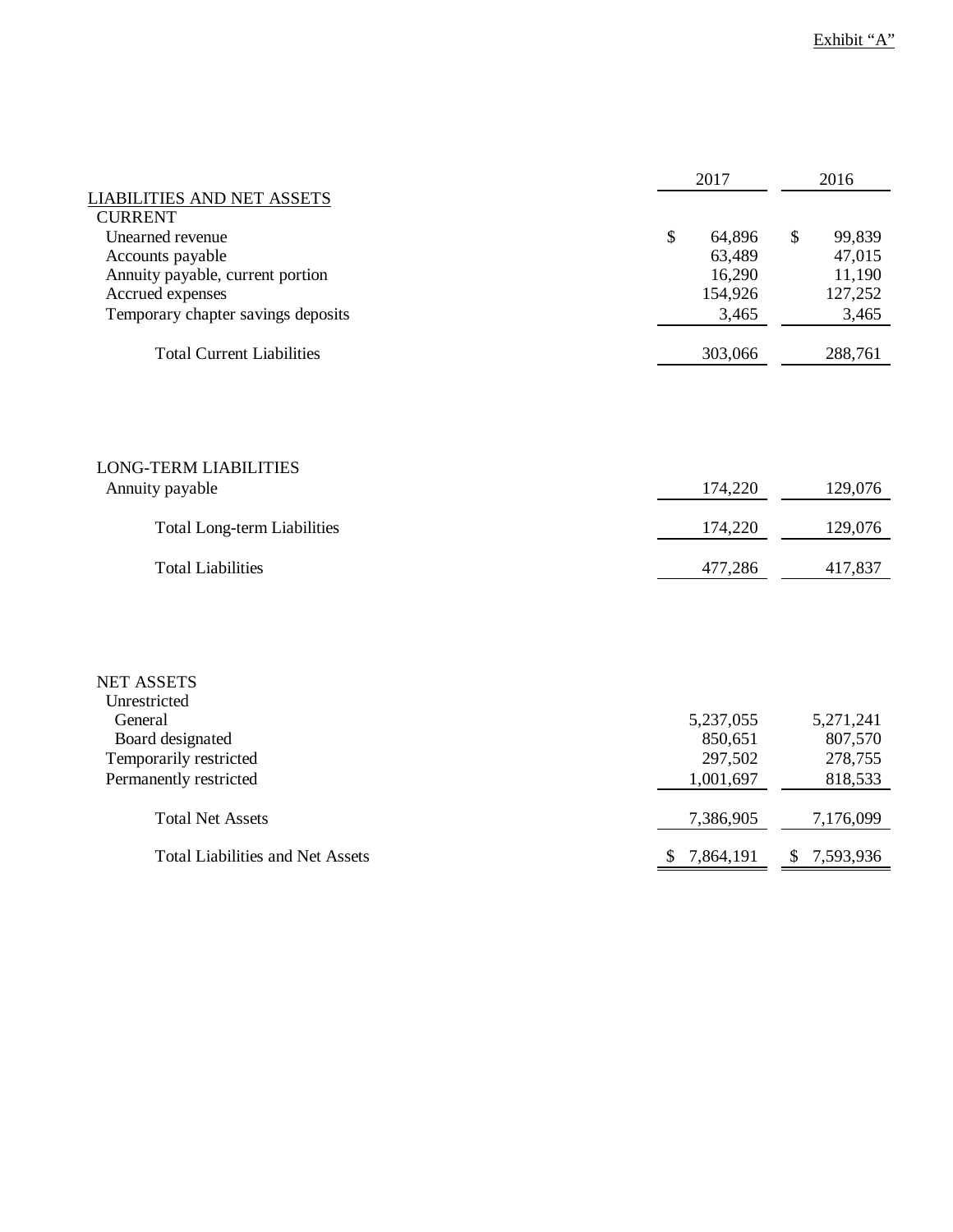# NATIONAL ASSOCIATION OF WATCH AND CLOCK COLLECTORS, INC. STATEMENTS OF ACTIVITIES FOR THE YEARS ENDED MARCH 31, 2017 AND 2016

Exhibit "B"

Page 1 of 3

|                                                             | 2017            | 2016                      |
|-------------------------------------------------------------|-----------------|---------------------------|
|                                                             |                 |                           |
| UNRESTRICTED NET ASSETS                                     |                 |                           |
| Support and revenue:<br>Membership dues                     | \$<br>1,053,799 | 1,084,795<br>$\mathbb{S}$ |
| Life member receipts (dues transfers), net                  | 4,700           |                           |
| <b>MART</b> receipts                                        | 119,410         | 130,979                   |
| Donations                                                   | 210,393         | 138,362                   |
| Investment income                                           | 95,280          | 83,559                    |
| Tuition and registration fees                               | 127,471         | 80,018                    |
| Traveling workshop income                                   | 24,255          | 15,100                    |
| Proceeds from national events                               | 77,795          | 71,665                    |
| Miscellaneous income                                        | 72,182          | 86,440                    |
| Store sales (net of cost of sales of \$47,781 and \$40,233) | 27,577          | 34,829                    |
| Museum admissions                                           | 59,657          | 55,067                    |
|                                                             |                 |                           |
|                                                             | 1,872,519       | 1,780,814                 |
| Net assets released from restrictions                       | 145,868         | 217,360                   |
|                                                             |                 |                           |
| <b>Total Support and Revenue</b>                            | 2,018,387       | 1,998,174                 |
|                                                             |                 |                           |
| Expenses:                                                   |                 |                           |
| Program services:                                           |                 |                           |
| Salaries and wages                                          | 426,567         | 418,523                   |
| Employee benefits and payroll taxes                         | 99,769          | 105,005                   |
| <b>Bulletin printing</b>                                    | 77,201          | 90,607                    |
| <b>MART</b> printing                                        | 23,884          | 24,624                    |
| Other printing and postage                                  | 3,444           | 3,271                     |
| Distribution of publications                                | 58,881          | 64,964                    |
| Directors, officers and staff travel                        | 4,859           | 5,648                     |
| Committees and conferences                                  | 45,349          | 7,236                     |
| Traveling workshop                                          | 19,737          | 10,199                    |
| Supplies                                                    | 23,366          | 15,025                    |
| Utilities and telephone                                     | 93,327          | 96,033                    |
| Equipment rental and maintenance                            | 49,204          | 50,665                    |
| Insurance                                                   | 5,800           | 5,800                     |
| Depreciation                                                | 272,168         | 272,514                   |
| Exhibits and advertising                                    | 29,582          | 25,622                    |
| Accession purchases                                         | 15,992          | 25,225                    |
| Professional services                                       | 53,149          | 50,428                    |
| Miscellaneous                                               | 38,971          | 53,959                    |
| <b>Total Program Services</b>                               | 1,341,250       | 1,325,348                 |
|                                                             |                 |                           |

The accompanying notes are an integral part of the financial statements.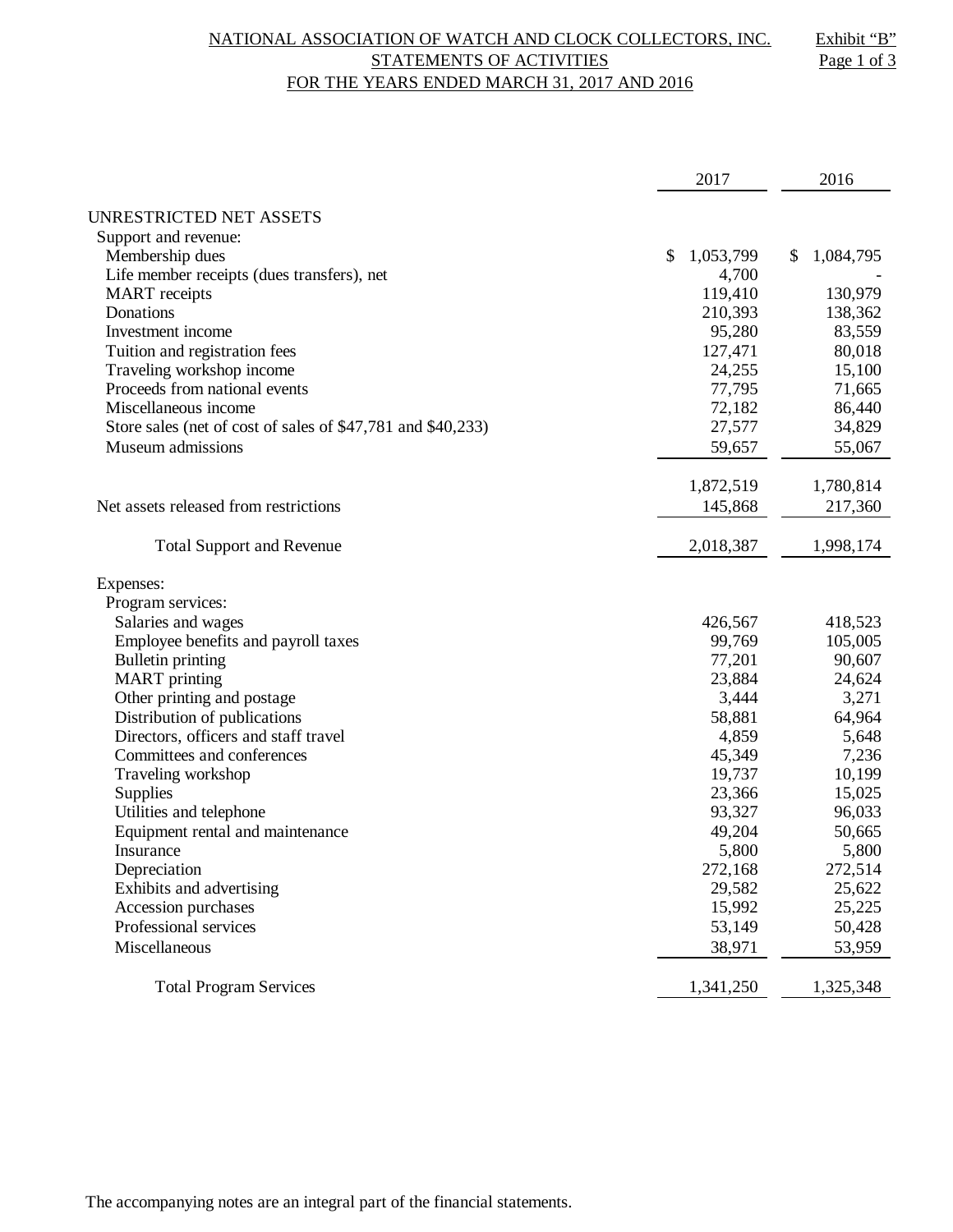# NATIONAL ASSOCIATION OF WATCH AND CLOCK COLLECTORS, INC. STATEMENTS OF ACTIVITIES

# FOR THE YEARS ENDED MARCH 31, 2017 AND 2016

Exhibit "B" Page 2 of 3

|                                                                                  | 2017          |    | 2016       |  |
|----------------------------------------------------------------------------------|---------------|----|------------|--|
| <b>UNRESTRICTED NET ASSETS (continued)</b>                                       |               |    |            |  |
| Expenses (continued):                                                            |               |    |            |  |
| Supporting services:                                                             |               |    |            |  |
| General and administrative:                                                      |               |    |            |  |
| Salaries and wages                                                               | \$<br>372,351 | \$ | 357,225    |  |
| Employee benefits and payroll taxes                                              | 88,962        |    | 103,709    |  |
| Directors, officers and staff travel                                             | 42,972        |    | 37,183     |  |
| Committees                                                                       | 7,529         |    | 693        |  |
| <b>Supplies</b>                                                                  | 8,792         |    | 8,663      |  |
| Utilities and telephone                                                          | 1,157         |    | 1,247      |  |
| Equipment rental and maintenance                                                 | 20,127        |    | 17,722     |  |
| Building rental and maintenance                                                  | 32,318        |    | 35,235     |  |
| Insurance                                                                        | 22,520        |    | 22,297     |  |
| Printing and postage                                                             | 28,448        |    | 27,331     |  |
| Depreciation                                                                     | 20,716        |    | 19,695     |  |
| Professional services                                                            | 71,001        |    | 76,380     |  |
| Telemarketing                                                                    | 9,530         |    | 10,441     |  |
| Website hosting                                                                  | 9,924         |    | 11,004     |  |
| Miscellaneous                                                                    | 39,810        |    | 39,226     |  |
|                                                                                  | 776,157       |    | 768,051    |  |
| Fundraising:                                                                     |               |    |            |  |
| Salaries and wages                                                               | 41,831        |    | 21,134     |  |
| Employee benefits and payroll taxes                                              | 9,467         |    | 8,538      |  |
| Directors, officers and staff travel                                             | 1,188         |    | 1,954      |  |
| Printing and postage                                                             | 3,390         |    | 3,539      |  |
| Professional services                                                            | 7,595         |    | 6,095      |  |
| Miscellaneous                                                                    | 7,579         |    | 3,284      |  |
|                                                                                  | 71,050        |    | 44,544     |  |
| <b>Total Supporting Services</b>                                                 | 847,207       |    | 812,595    |  |
| <b>Total Expenses</b>                                                            | 2,188,457     |    | 2,137,943  |  |
| DECREASE IN UNRESTRICTED NET ASSETS BEFORE<br>CAPITAL TRANSACTIONS AND TRANSFERS | (170,070)     |    | (139,769)  |  |
| <b>CAPITAL TRANSACTIONS</b>                                                      |               |    |            |  |
| Net unrealized and realized gain (loss) on investments                           | 178,965       |    | (288, 631) |  |
| INCREASE (DECREASE) IN UNRESTRICTED NET ASSETS                                   | 8,895         |    | (428, 400) |  |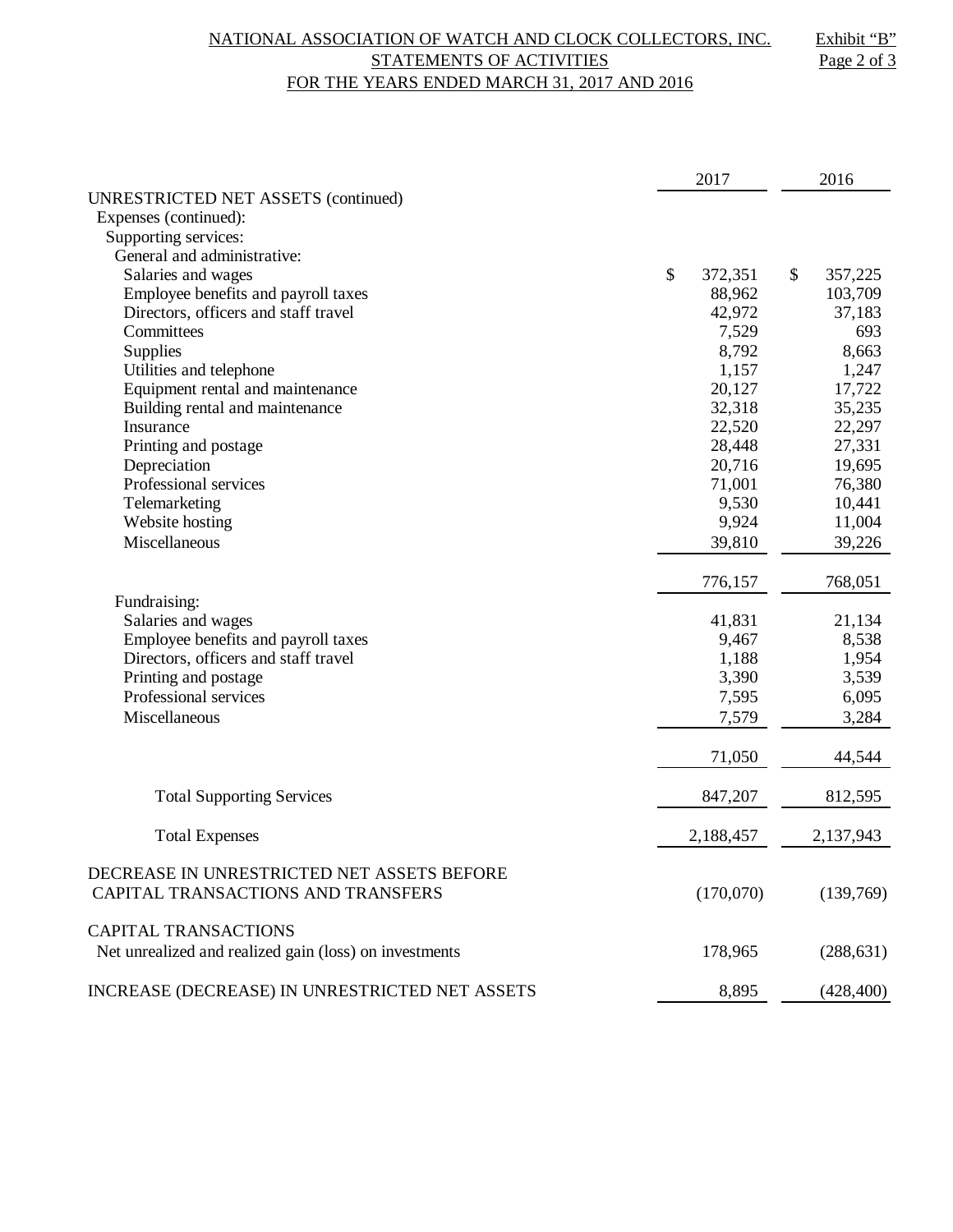# NATIONAL ASSOCIATION OF WATCH AND CLOCK COLLECTORS, INC. STATEMENTS OF ACTIVITIES FOR THE YEARS ENDED MARCH 31, 2017 AND 2016

Exhibit "B" Page 3 of 3

|                                                                    | 2017 |            |              | 2016       |  |
|--------------------------------------------------------------------|------|------------|--------------|------------|--|
| TEMPORARILY RESTRICTED NET ASSETS                                  |      |            |              |            |  |
| Donations                                                          | \$   | 151,420    | $\mathbb{S}$ | 124,884    |  |
| Silent auction income                                              |      | 7,326      |              | 6,360      |  |
| Sale of deaccession items                                          |      | 415        |              | 11,590     |  |
| <b>Book sales</b>                                                  |      |            |              | 3,612      |  |
| Friends of the Collection income                                   |      |            |              | 148        |  |
| Net unrealized and realized gain (loss) on investments             |      | 5,454      |              | (8,748)    |  |
| Restrictions satisfied by payments                                 |      | (145, 868) |              | (217,360)  |  |
| INCREASE (DECREASE) IN TEMPORARILY RESTRICTED<br><b>NET ASSETS</b> |      | 18,747     |              | (79, 514)  |  |
| PERMANENTLY RESTRICTED NET ASSETS<br>Donations                     |      | 183,164    |              | 86,615     |  |
|                                                                    |      |            |              |            |  |
| <b>INCREASE (DECREASE) IN NET ASSETS</b>                           |      | 210,806    |              | (421, 299) |  |
| <b>NET ASSETS</b>                                                  |      |            |              |            |  |
| Beginning of year                                                  |      | 7,176,099  |              | 7,597,398  |  |
| End of year                                                        | S    | 7,386,905  |              | 7,176,099  |  |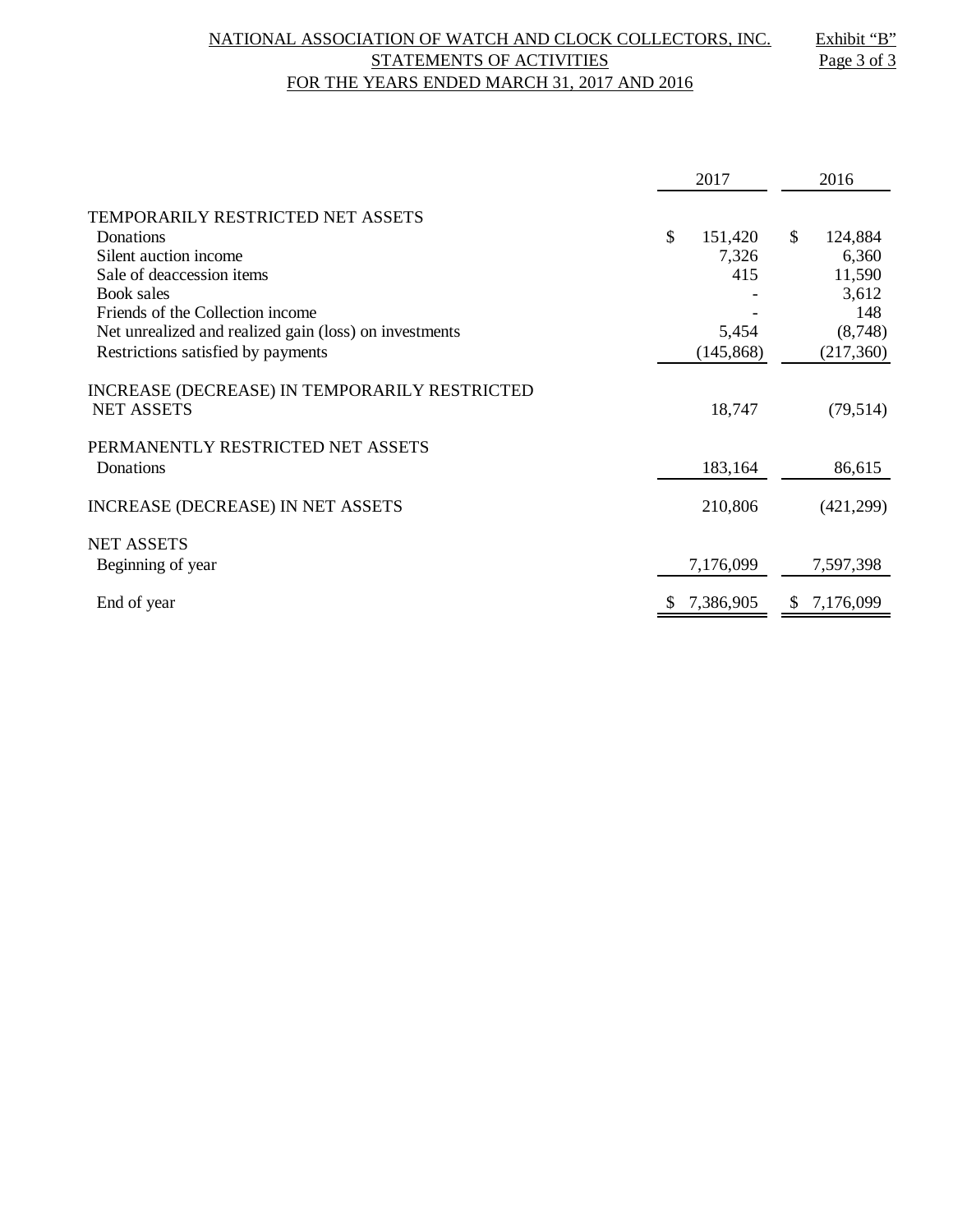Exhibit "C"

# NATIONAL ASSOCIATION OF WATCH AND CLOCK COLLECTORS, INC. STATEMENTS OF CASH FLOWS FOR THE YEARS ENDED MARCH 31, 2017 AND 2016

| <b>CASH FLOWS FROM OPERATING ACTIVITIES:</b><br>Increase (decrease) in net assets<br>Adjustments to reconcile increase (decrease) in net assets to<br>net cash provided by operating activities: | \$<br>210,806 | \$            | (421, 299) |
|--------------------------------------------------------------------------------------------------------------------------------------------------------------------------------------------------|---------------|---------------|------------|
|                                                                                                                                                                                                  |               |               |            |
|                                                                                                                                                                                                  |               |               |            |
|                                                                                                                                                                                                  |               |               |            |
|                                                                                                                                                                                                  |               |               |            |
| Depreciation                                                                                                                                                                                     | 292,884       |               | 292,209    |
| Loss on disposal of fixed assets                                                                                                                                                                 | 28,627        |               |            |
| Donations and other income restricted for endowment and                                                                                                                                          |               |               |            |
| other long-term purposes                                                                                                                                                                         | (33, 333)     |               | (173,780)  |
| Net unrealized and realized (gain)/loss on investments                                                                                                                                           | (184, 419)    |               | 297,379    |
| Noncash donations and expenses                                                                                                                                                                   | 27,366        |               | 209        |
| (Increase) decrease in:                                                                                                                                                                          |               |               |            |
| Inventory                                                                                                                                                                                        | 524           |               | (1,868)    |
| Receivables                                                                                                                                                                                      | (181, 721)    |               | 77,925     |
| Prepaid and deferred expenses                                                                                                                                                                    | (9,919)       |               | 113        |
| Increase (decrease) in:                                                                                                                                                                          |               |               |            |
| Unearned income                                                                                                                                                                                  | (34, 943)     |               | 53,225     |
| Accounts payable, accrued expenses, and temporary chapter savings                                                                                                                                |               |               |            |
| deposits                                                                                                                                                                                         | 44,148        |               | (16, 349)  |
| Split-interest agreement                                                                                                                                                                         | 50,244        |               | (11, 190)  |
| NET CASH PROVIDED BY OPERATING ACTIVITIES                                                                                                                                                        | 210,264       |               | 96,574     |
| CASH FLOWS FROM INVESTING ACTIVITIES:                                                                                                                                                            |               |               |            |
| Proceeds from sale of assets                                                                                                                                                                     |               |               | 9,862      |
| Purchase of assets restricted for endowment and other long-term purposes                                                                                                                         | (33, 333)     |               | (173,780)  |
| Purchase of property and equipment                                                                                                                                                               | (79,003)      |               | (147, 577) |
| Proceeds from sale of investment securities                                                                                                                                                      | 54,179        |               | 463,736    |
| Purchase of investment securities                                                                                                                                                                | (376, 716)    |               | (543, 116) |
| NET CASH USED BY INVESTING ACTIVITIES                                                                                                                                                            | (434, 873)    |               | (390, 875) |
| NET CASH FLOWS FROM FINANCING ACTIVITIES:                                                                                                                                                        |               |               |            |
| Donations restricted for endowment                                                                                                                                                               | 183,164       |               | 224,088    |
| Donations and other income restricted for other long-term purposes                                                                                                                               | 9,474         |               | 21,540     |
|                                                                                                                                                                                                  |               |               |            |
| NET CASH PROVIDED BY FINANCING ACTIVITIES                                                                                                                                                        | 192,638       |               | 245,628    |
| DECREASE IN CASH AND CASH EQUIVALENTS                                                                                                                                                            | (31, 971)     |               | (48, 673)  |
| <b>CASH AND CASH EQUIVALENTS:</b>                                                                                                                                                                |               |               |            |
| Beginning                                                                                                                                                                                        | 322,689       |               | 371,362    |
| Ending                                                                                                                                                                                           | 290,718       | $\mathcal{L}$ | 322,689    |

The accompanying notes are an integral part of the financial statements.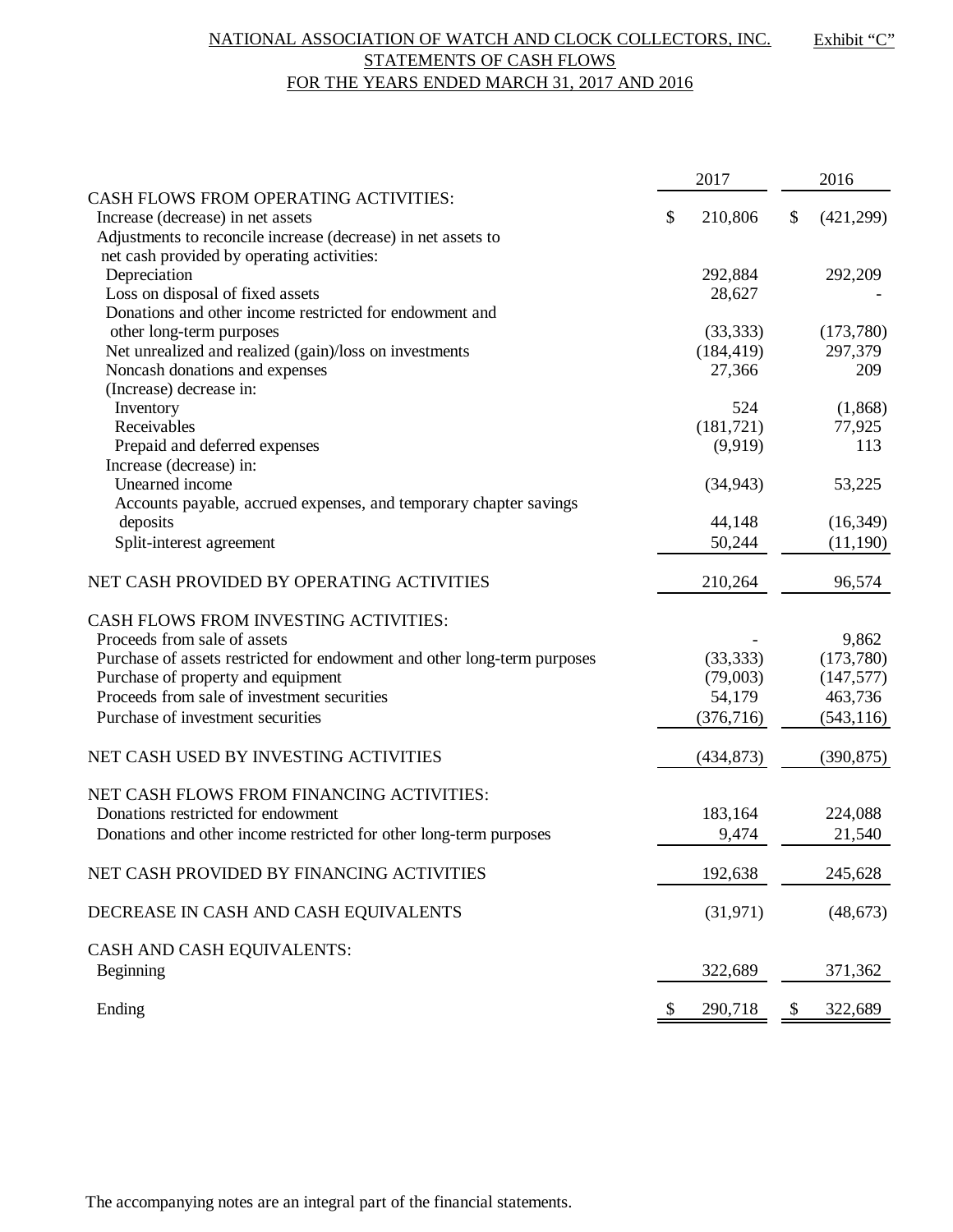### NOTES TO FINANCIAL STATEMENTS Page 1 of 11

# NOTE 1: OPERATIONS

The National Association of Watch and Clock Collectors, Inc. (the "Corporation") provides to its world-wide members and the general public publications and programs, including a museum and library research center, in order to enhance the education of the historical and scientific importance of clocks and watches. The Corporation also provides workshops for the repair of clocks and watches in the museum and school building. The Corporation is funded by membership support, donations, grants, admissions sales and tuition fees.

### NOTE 2: SUMMARY OF SIGNIFICANT ACCOUNTING POLICIES

The financial statements of the Corporation have been prepared in accordance with generally accepted accounting principles, the more significant of which are described below.

#### Donor Restrictions

The Corporation reports gifts of cash and other assets as restricted support if they are received with donor stipulations that limit the use of the donated assets. When a donor restriction expires (that is, when a stipulated time restriction ends or a purpose restriction is accomplished), temporarily restricted net assets are reclassified as unrestricted net assets and reported in the statements of activities as net assets released from restrictions. Donor-restricted contributions whose restrictions are met within the same year as received are reflected as unrestricted contributions in the accompanying financial statements.

#### Donated or Contributed Investments, Services and Materials

Donated services, investments and materials, if significant in amount and clearly measurable, are reflected as contributions in the accompanying statements at their fair market value at the date of donation. Donated or contributed services vary in range from limited to active participation.

#### Cash and Cash Equivalents

The Corporation considers all highly liquid debt instruments and certificates of deposit purchased with a maturity of three months or less to be cash equivalents.

#### Use of Estimates

The preparation of financial statements in conformity with generally accepted accounting principles requires management to make estimates and assumptions that affect the reported amounts of assets and liabilities and disclosure of contingent assets and liabilities at the date of the financial statements and the reported amounts of revenues, gains, expenses and losses during the reporting period. Actual results could differ from those estimates.

#### Income Taxes

The Corporation is a not-for-profit entity as described in Section  $501(c)(3)$  of the Internal Revenue Code and is exempt from income taxes on related activities pursuant of Section 509(a) of the Code. The Corporation is also organized under the State of Pennsylvania Non-Profit Corporation Law of 1972 and is exempt from state taxes.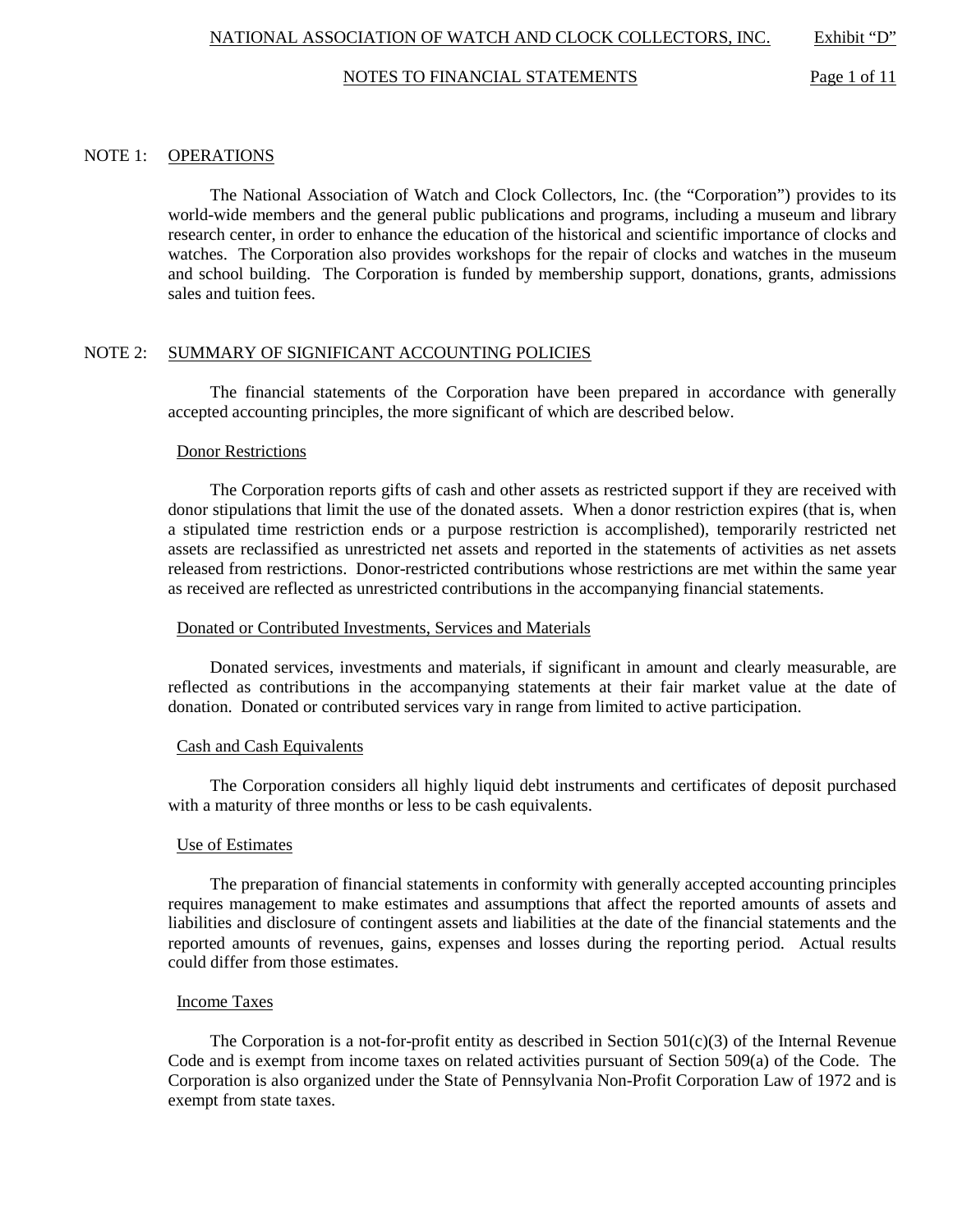#### NOTES TO FINANCIAL STATEMENTS Page 2 of 11

#### NOTE 2: SUMMARY OF SIGNIFICANT ACCOUNTING POLICIES (Continued)

#### Investments

The Corporation carries investments at fair value. Fair value of the investments is determined using quoted market prices of a national securities exchange. Contributed investments are initially valued at the quoted fair value on the date received, which is then treated as cost.

Investment income (including realized and unrealized gains and losses on investments, interest and dividends) is included in total support and revenue in the statements of activities.

#### Receivables

The Corporation records bad debts using the direct write-off method. Accounting principles generally accepted in the United States of America require that the allowance method be used to recognize bad debts; however, the effect of using the direct write-off method is not materially different from the results that would have been obtained under the allowance method.

#### Subsequent Events

Management has evaluated all events and transactions occurring after the balance sheet date through June 20, 2017, the date through which the financial statements were available to be issued. Management feels that no events or transactions occurred subsequent to the balance sheet date requiring an adjustment to the financial statements.

#### **Inventories**

The Corporation values its inventories at the lower of cost or market. For the years ended March 31, 2017 and 2016, the weighted average cost method is used to value the inventory.

#### Property and Equipment

The Corporation currently capitalizes assets with a useful life in excess of one year at their cost or market value, if donated, when such amounts exceed \$1,000 per item. Depreciation is calculated using the straight-line method of depreciation over their estimated useful lives as follows:

| <b>Building</b>                | 19 - 39 ½ Years |
|--------------------------------|-----------------|
| Building improvements          | 5 - 39 Years    |
| Office furniture and equipment | 3 - 10 Years    |
| Museum equipment               | 3 - 10 Years    |
| School equipment               | 3 - 10 Years    |

The Corporation does not imply time restrictions with respect to donated fixed assets.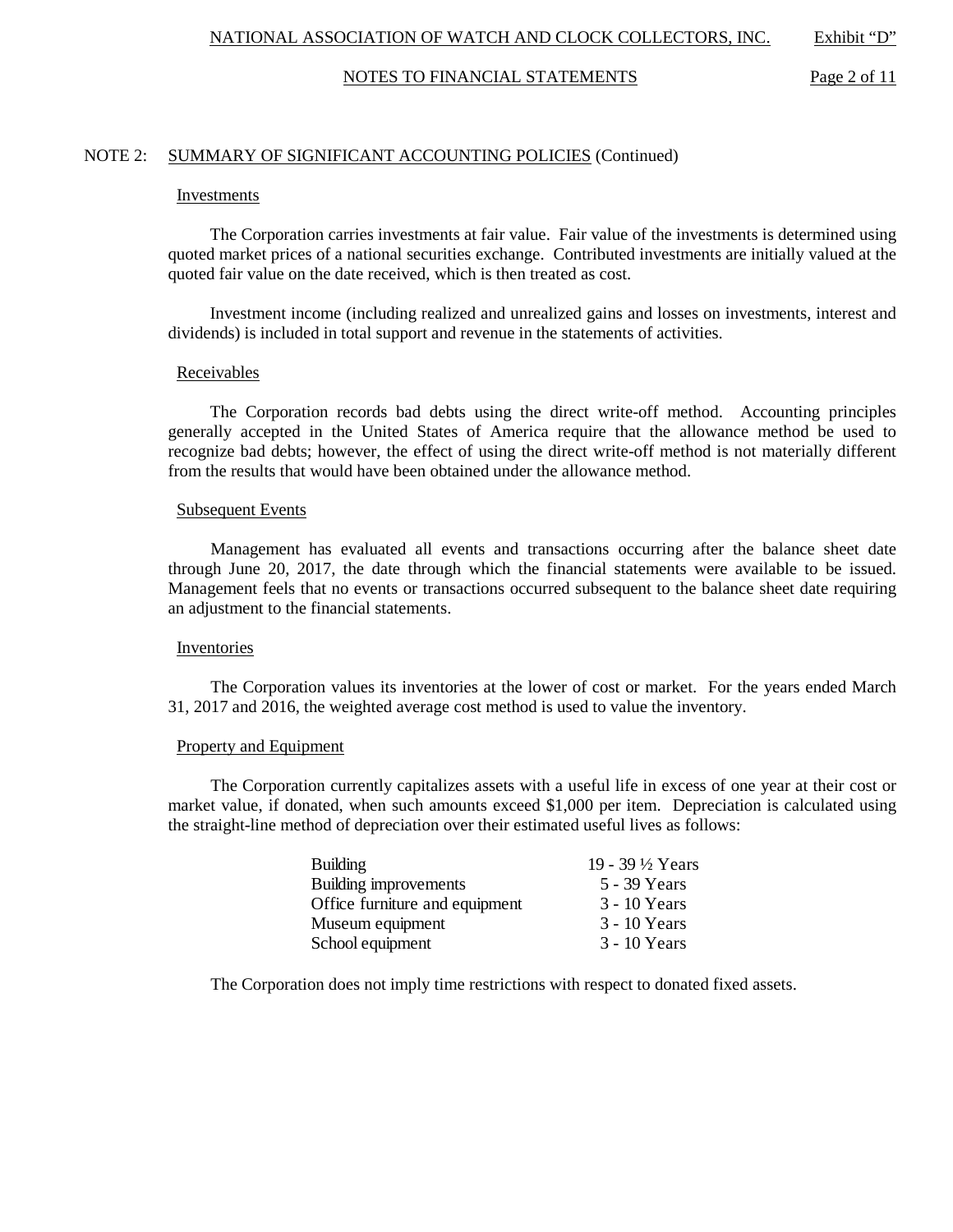### NOTES TO FINANCIAL STATEMENTS Page 3 of 11

#### NOTE 2: SUMMARY OF SIGNIFICANT ACCOUNTING POLICIES (Continued)

#### Sales Taxes

Sales taxes assessed by a governmental authority on applicable revenue-producing transactions between the Corporation and its customers are recorded on a net basis, excluding both the collection and payment of such taxes from the Corporation's revenues and expenses.

#### Advertising

The Corporation expenses advertising and marketing costs as they are incurred. The advertising/marketing costs for the years ended March 31, 2017 and 2016 are \$29,582 and \$25,622, respectively.

#### Fair Value of Financial Instruments

Financial instruments include cash, pledge receivables and lease obligations.

The fair value of cash is materially the same as their carrying value because of the short-term maturity of those instruments. The carrying value of pledge receivables and lease obligations approximates fair value.

#### Revenue Recognition

The Corporation recognizes membership dues as revenue when the cash is actually received.

All contributions are considered to be available for unrestricted use unless specifically restricted by the donor. Amounts received that are designated for future periods or restricted by the donor for specific purposes are reported as temporarily restricted or permanently restricted support that increases those net asset classes. When a temporary restriction expires, temporarily restricted net assets are reclassified to unrestricted net assets and are reported in the statements of activities as net assets released from restrictions. Restricted donations whose restrictions are met in the same reporting period are accounted for as temporarily restricted support and as net assets released from restrictions.

The Corporation receives a significant amount of services donated by volunteers in carrying out its exempt purpose. No amounts have been reflected in the financial statements for those services as they do not meet the criteria for recognition under ASC 958-605-25, "Accounting for Contributions Received and Contributions Made".

# NOTE 3: PREPAID AND DEFERRED EXPENSES

As of March 31, prepaid and deferred expenses consisted of the following:

|                                                                      |   | 2017            | 2016            |
|----------------------------------------------------------------------|---|-----------------|-----------------|
| Prepaid insurance                                                    | S | 17,006          | 20,112          |
| Printing, publications not yet issued<br>Prepaid national convention |   | 3,491<br>15,500 | 7,475<br>10,000 |
| Other prepaid expenses                                               |   | 36,964          | 25,455          |
|                                                                      |   | 72,961          | 63,042          |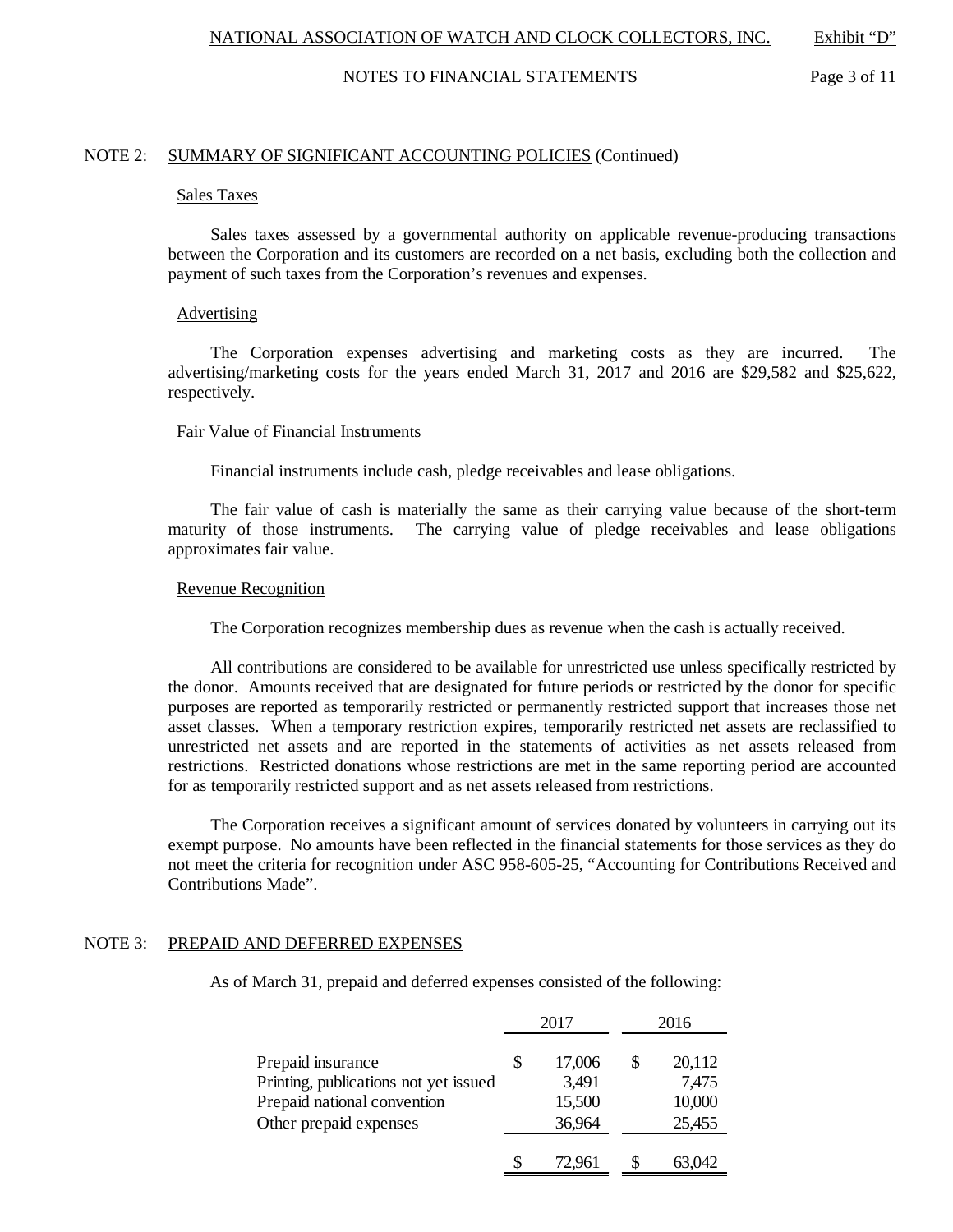#### NOTES TO FINANCIAL STATEMENTS Page 4 of 11

#### NOTE 4: INVESTMENTS

|                   |            |      |     | 2017                    |                  |
|-------------------|------------|------|-----|-------------------------|------------------|
|                   | Par/Shares | Rate | Due | Current<br>Market Value | Cost             |
| Mutual funds      |            |      |     | 1,729,401<br>\$         | \$<br>1,605,727  |
| Equity securities | 6,953      | N/A  | N/A | 738,262                 | 678,461          |
|                   |            |      |     | 2,467,663<br>S          | 2,284,188<br>\$. |
|                   |            |      |     | 2016                    |                  |
|                   |            |      |     | Current                 |                  |
|                   | Par/Shares | Rate | Due | Market Value            | Cost             |
| Mutual funds      |            |      |     | \$<br>747,139           | \$<br>743,576    |
| Equity securities | 6,239      | N/A  | N/A | 1,423,957               | 1,412,391        |
|                   |            |      |     | 2,171,096<br>\$         | 2,155,967<br>S   |

A summary of the investments as of March 31 is as follows:

The net unrealized gain (loss) for the years ended March 31, 2017 and 2016 was \$184,419 and \$(297,379), respectively. The net unrealized loss on investments is shown under capital transactions on the combined statements of activities due to the long-term nature of the investments. The amount shown as current market value does not include interest earned but not yet paid.

In accordance with ASC 820-10-05, the various inputs that may be used to determine the value of the Corporation's investments are summarized in three broad levels as of March 31, 2017 and 2016. The inputs or methodologies used for valuing securities are not necessarily an indication of the risk associated with investing in those securities.

- Level 1 Ouoted prices in active markets for identical securities;
- Level 2 Other significant observable inputs, including quoted prices for similar securities, and
- Level 3 Significant unobservable techniques supported by little or no market activity inputs.

The asset or liability's fair value hierarchy is based on the lowest level of any input that is significant to the fair value measurement. Valuation techniques maximize the use of unobservable inputs.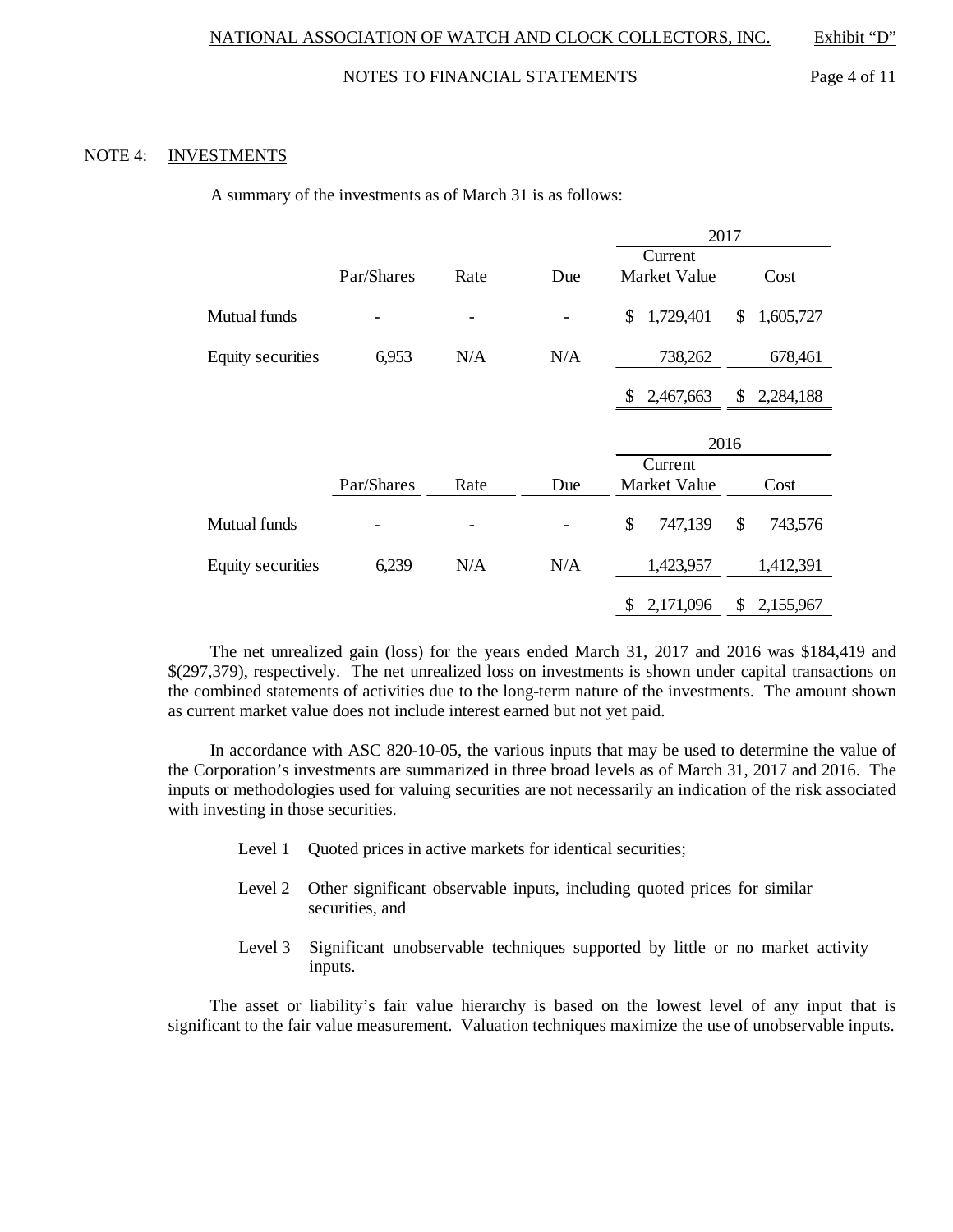### NOTES TO FINANCIAL STATEMENTS Page 5 of 11

#### NOTE 4: INVESTMENTS (Continued)

The following is a description of the valuation methodologies used for assets measured at fair value. There have been no changes in the methodologies at March 31, 2017 and 2016.

- *Equity Securities:* Valued at the closing price reported on the active market on which the individual securities are traded.
- *Mutual Funds:* Valued at the daily closing price as reported by the fund. Mutual funds held by the Corporation include both opened-end and closed-end funds. The mutual funds held by the Corporation are deemed to be actively traded.

|                          | March 31, 2017  |                |  |         |  |   |           |  |  |
|--------------------------|-----------------|----------------|--|---------|--|---|-----------|--|--|
|                          | Level 1         | Level 2        |  | Level 3 |  |   | Total     |  |  |
| Mutual funds             | 1,729,401<br>\$ | \$             |  | \$      |  | S | 1,729,401 |  |  |
| Common stocks            | 738,262         |                |  |         |  |   | 738,262   |  |  |
| <b>Total Investments</b> | 2,467,663       | $\mathcal{S}$  |  |         |  |   | 2,467,663 |  |  |
|                          |                 | March 31, 2016 |  |         |  |   |           |  |  |
|                          | Level 1         | Level 2        |  | Level 3 |  |   | Total     |  |  |
| Mutual funds             | 747,139<br>S    | S              |  | \$      |  | S | 747,139   |  |  |
| Common stocks            | 1,423,957       |                |  |         |  |   | 1,423,957 |  |  |
| <b>Total Investments</b> | 2,171,096       |                |  |         |  |   | 2,171,096 |  |  |

#### NOTE 5: ENDOWMENTS

The Corporation has adopted ASC 958-30-20, "Endowments of Not-for-Profit Organizations". The Corporation has interpreted Pennsylvania Act 141 to allow for the Corporation to select a principal and income or a total return policy in the absence of specific donor stipulations. Act 141 seeks to preserve the value of the original gift as of the gift date of the donor restricted endowment funds and provides a framework for the prudent use of endowment earnings to support the Corporation's operations. The Corporation maintains the purchasing power of the Investment and Endowment Funds. As a result of this interpretation, the Corporation classifies the original value of the gift and all subsequent gifts as permanently restricted net assets. Income derived from the endowments is approved by the Board to be used to support operations and are classified as unrestricted income.

The Board has approved an investment policy for the Corporation's endowments that assigns responsibilities to an investment manager and establishes investment principles to achieve prudent investment strategies. The policy underlines the need for diversification, preservation of capital and risk awareness with the goal of providing endowment growth and income in perpetuity.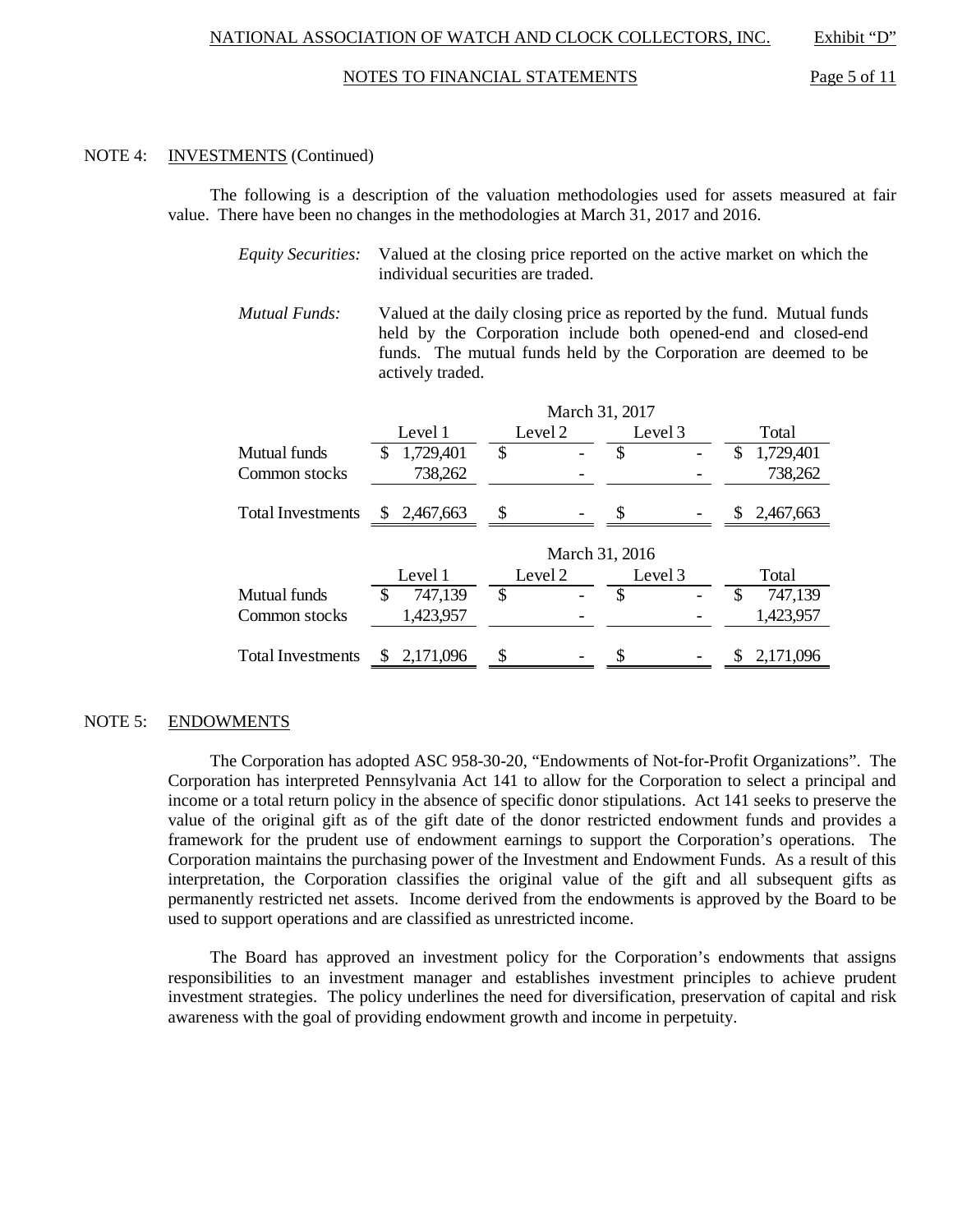#### NOTES TO FINANCIAL STATEMENTS Page 6 of 11

### NOTE 5: ENDOWMENTS (Continued)

The Corporation endowment assets consist of four funds, the earnings of which are restricted for use at the School, the Watch and Clock Museum, and the Library and Research Center. The endowment funds are composed of assets permanently restricted by donor designation as well as board designated assets. It is the Corporation's policy to account for the change in the underlying investments fair value in the board designated portion of the endowments.

The following summarizes the changes in endowment net assets for the fiscal year ended March 31, 2017 and presents the endowment net assets as of March 31, 2017:

|                                                             | Board        |         |             |            |             |           |               |           |
|-------------------------------------------------------------|--------------|---------|-------------|------------|-------------|-----------|---------------|-----------|
|                                                             | Designated   |         | Temporarily |            | Permanently |           |               |           |
|                                                             | Unrestricted |         |             | Restricted | Restricted  |           | Total         |           |
| Endowment net assets,<br>beginning of year                  | \$           | 129,797 | \$          |            | \$          | 818,533   | \$            | 948,330   |
| Investment return:<br>Investment income<br>Net depreciation |              | 23,640  |             |            |             |           |               | 23,640    |
| <b>Total Investment Return</b>                              |              | 23,640  |             |            |             |           |               | 23,640    |
| Contributions                                               |              | 365     |             |            |             | 183,164   |               | 183,529   |
| Appropriation of endowment<br>assets for expenditure        |              | (6,105) |             |            |             |           |               | (6,105)   |
| Other charges to create board<br>designated endowment funds |              |         |             |            |             |           |               |           |
| Endowment net assets, end of year \$                        |              | 147,697 |             |            | <b>S</b>    | 1,001,697 | <sup>\$</sup> | 1,149,394 |

#### NOTE 6: CHAPTERS

As of March 31, 2017, the Corporation has one hundred fifty active chapters located throughout the world. The chapters may adopt such bylaws and regulations as they may deem desirable, providing they do not conflict with the constitution and bylaws of the Corporation. Each chapter operates as a separate entity; however, the Corporation reserves the right to revoke the charter of any chapter for unethical conduct or inactivity after due hearing before the Board of Directors.

#### NOTE 7: TEMPORARY CHAPTER SAVINGS DEPOSITS

The amount reported under temporary chapter savings deposits of \$3,465, shown as a current liability on the statements of financial position for the years ended March 31, 2017 and 2016, represents various chapters' and members' excess funds transferred to the Corporation for safekeeping. The Corporation is required to return these funds upon request; however, any interest earned on these funds belongs to the Corporation to use at its discretion.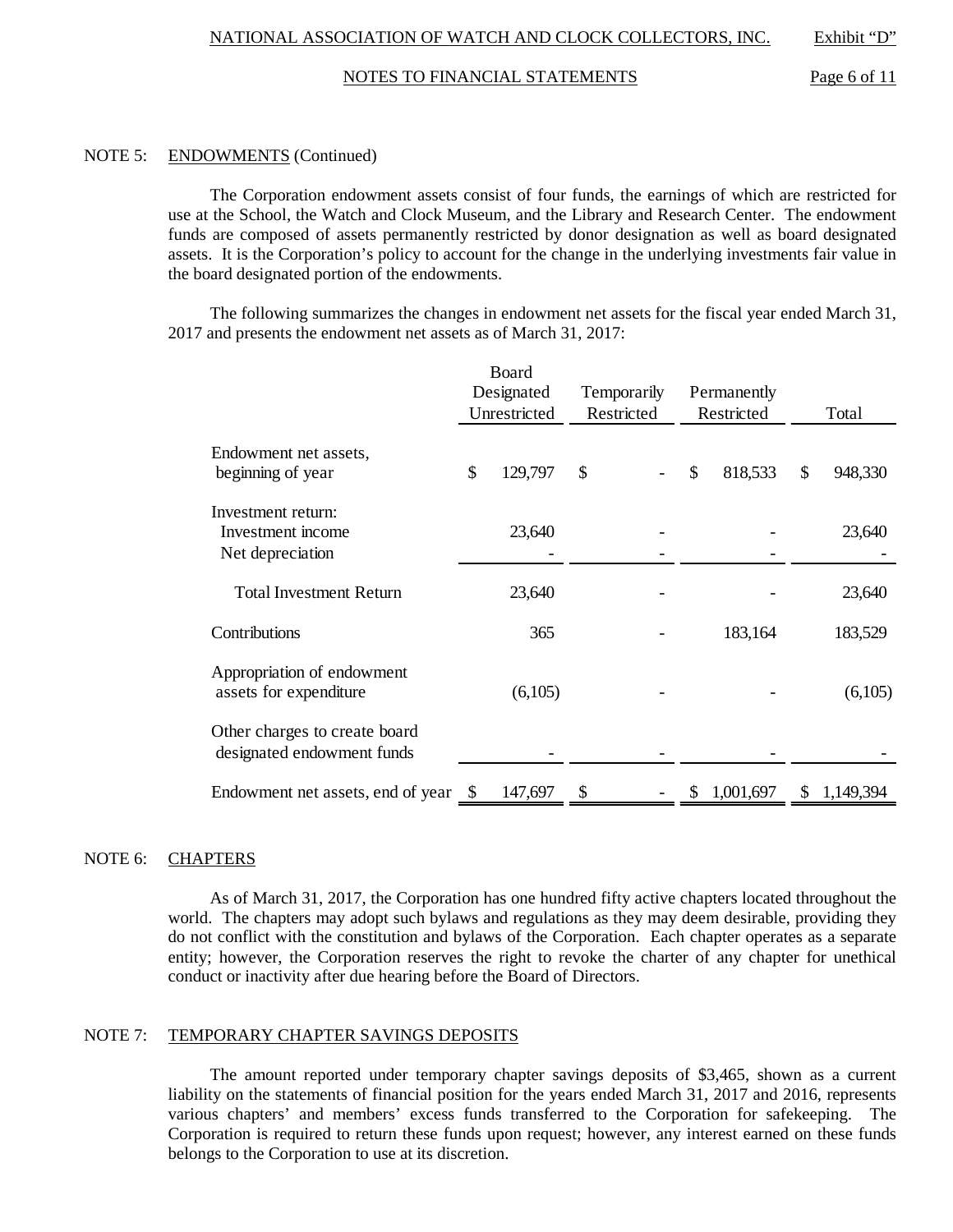### NOTES TO FINANCIAL STATEMENTS Page 7 of 11

### NOTE 8: SPLIT-INTEREST AGREEMENTS

The Corporation is a party to a split-interest agreement with a donor. The split-interest agreement is a charitable gift annuity. Under split-interest agreements, a donor makes an initial gift, in which the Corporation has a beneficial interest, to a trust or directly to the Corporation. Donated assets are maintained by a trust or the Corporation and distributions are made to a beneficiary or beneficiaries during the term of the agreement. At the end of the agreement's term, any remaining assets covered by the agreement are distributed to the remainder beneficiary or beneficiaries.

Assets received under split-interest agreements are recorded at the fair value on the date received. Beneficial interests to be received are recorded at the net present value of future expected cash flows. Liabilities to beneficiaries are recorded at the net present value of expected payments based upon the amount of the contribution, any contractual rate of return and the life expectancy of the beneficiary. Changes in the liabilities, related to the change in discount rate of the net present value, are shown in investment income on the statement of activities and amounted to \$36,806 and \$-0- at March 31, 2017 and 2016, respectively. Contribution revenue is recorded as either temporarily or permanently restricted based on the existence of any donor imposed conditions in the split-interest agreement. Interest payments on current gift annuities are made at a variable rate based on Internal Revenue Service actuarial tables (2.40% at March 31, 2017).

#### NOTE 9: RESTRICTIONS ON ASSETS

Board designated net assets are unrestricted net assets for which the board has indicated a specific use. These amounts are as follows for the years ended March 31:

| 2017 |         |                    | 2016     |
|------|---------|--------------------|----------|
|      |         |                    | 105,951  |
|      | 39,263  |                    | 36,759   |
|      | (9,381) |                    | (14,151) |
|      | 678,806 |                    | 663,127  |
|      | 24,148  |                    | 14,645   |
|      | 2,619   |                    | 1,239    |
|      |         |                    | 807,570  |
|      | \$      | 115,196<br>850,651 | S        |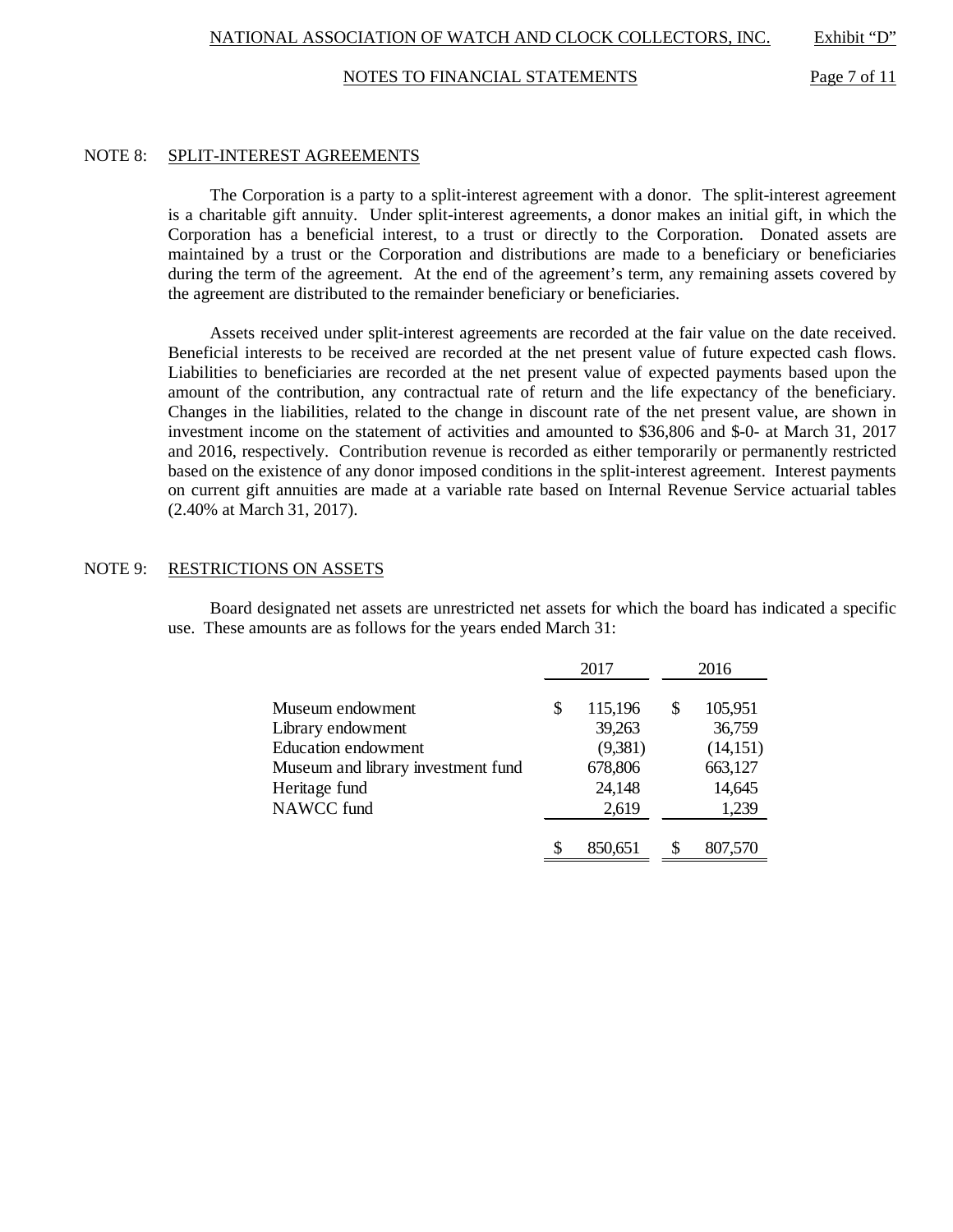# NOTES TO FINANCIAL STATEMENTS Page 8 of 11

# NOTE 9: RESTRICTIONS ON ASSETS (Continued)

The following summarizes temporarily restricted net assets for the years ended March 31:

|                                                      | 2017 |        | 2016        |  |
|------------------------------------------------------|------|--------|-------------|--|
| Restrictions related to the passage of time:         |      |        |             |  |
| Pledges receivable                                   | \$   | 8,500  | \$<br>8,350 |  |
| Restrictions relating to the occurrence of an event: |      |        |             |  |
| Education:                                           |      |        |             |  |
| Midwest Regional Scholarship                         |      | 11,354 | 8,886       |  |
| Wilbur Pritchard Fund for Awards of Excellence in    |      |        |             |  |
| Watch Repair or Restoration                          |      | 50,554 | 45,634      |  |
| Zuercher Scholarship Fund                            |      | 600    | 579         |  |
| School equipment                                     |      |        | 843         |  |
| Purchase of books for school                         |      | 1,842  | 1,778       |  |
| Anthony Montefusco Memorial Scholarship              |      | 1,025  | 990         |  |
| Horological Workbook J L Gropengiesser               |      | 1,269  |             |  |
| <b>Watch and Clock Museum:</b>                       |      |        |             |  |
| <b>Engle Clock Restoration</b>                       |      | 1,777  |             |  |
| McClintock Clock in Boulder, CO                      |      | 4,867  |             |  |
| Museum acquisitions                                  |      | 37,675 | 36,259      |  |
| Time in Office exhibit                               |      |        | (223)       |  |
| Museum public programs                               |      | 2,169  | 2,365       |  |
| Museum education outreach                            |      | 1,734  | 1,949       |  |
| Museum education program                             |      | 3,118  | 3,297       |  |
| Tower and Street Clock exhibit                       |      | 1,141  | 1,101       |  |
| Time Explorer's workshop                             |      | 1,449  | 1,399       |  |
| General exhibits                                     |      | 5,941  | 8,658       |  |
| James Bond exhibit                                   |      | 1,043  | 1,007       |  |
| Clock and watch restoration                          |      | 337    | 324         |  |
| Clock garden                                         |      | 100    | 97          |  |
| Orrery pedestal/security                             |      | 750    | 725         |  |
| Museum DVD project                                   |      | 500    | 482         |  |
| Antique European pocket watches                      |      | (100)  | (97)        |  |
| Wristwatch acquisitions                              |      | 1,800  | 1,738       |  |
| 50 Year membership plaque                            |      | 375    | 362         |  |
| Enlisting Time website                               |      |        | (12)        |  |
| Theater upgrade A/V                                  |      | 500    | 482         |  |
| Digital camera                                       |      | 1,736  | 1,746       |  |
| Special mugs/shirts - museum                         |      |        | 199         |  |
| Hamilton video project                               |      | 573    | 553         |  |
| Eberman tower clock stand                            |      | 123    | 169         |  |
| Ansonia clock rebuild                                |      | 12,925 | 3,198       |  |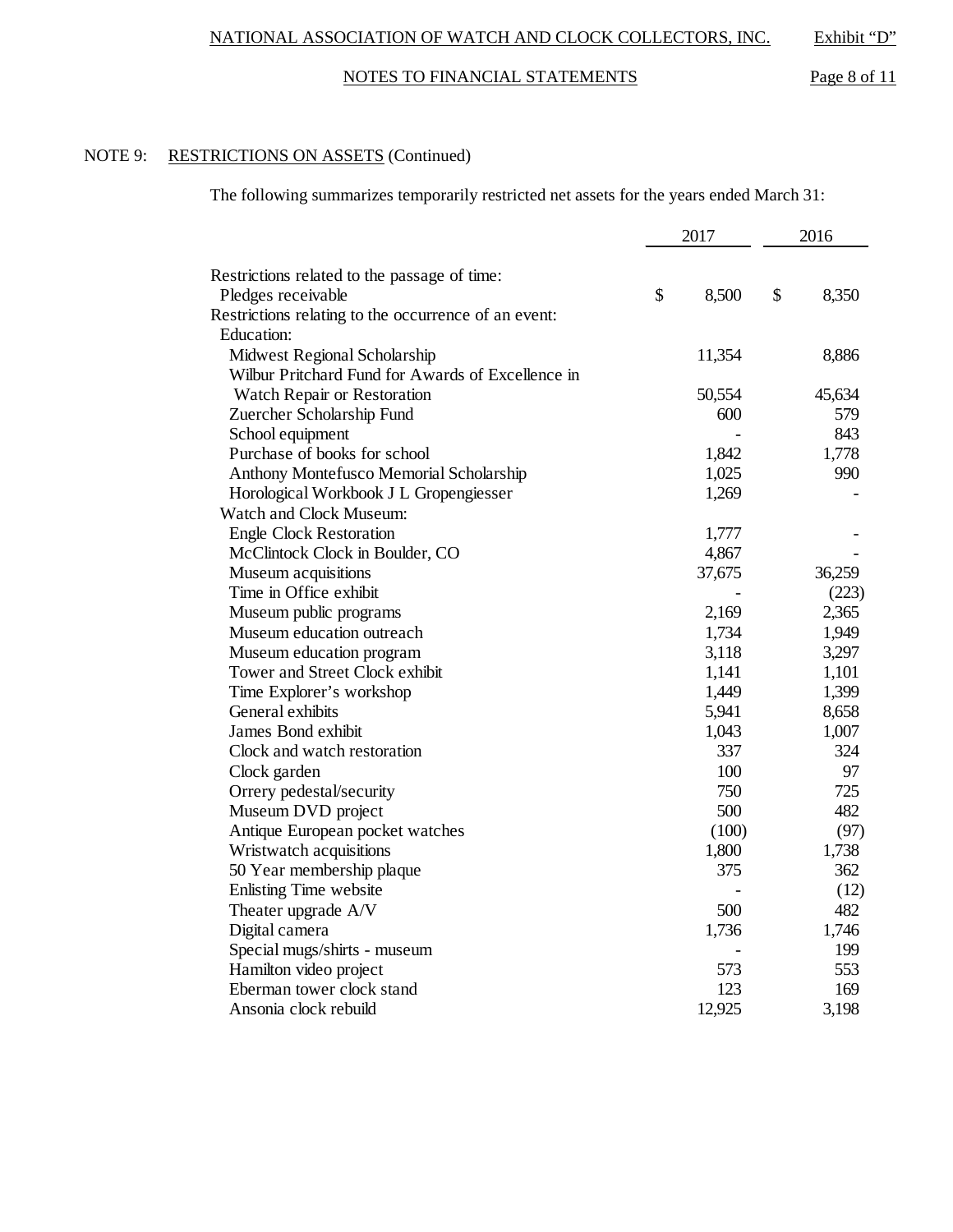# NOTES TO FINANCIAL STATEMENTS Page 9 of 11

# NOTE 9: RESTRICTIONS ON ASSETS (Continued)

|                                                                   | 2017           | 2016          |
|-------------------------------------------------------------------|----------------|---------------|
|                                                                   |                |               |
| Restrictions relating to the occurrence of an event (continued):  |                |               |
| National:<br>Human Faces in Time                                  | \$<br>200      | \$            |
| <b>Public Time Initiative</b>                                     | 3,308          | 193<br>3,194  |
|                                                                   |                |               |
| Traveling workshop                                                | 7,528<br>1,000 | 7,463<br>966  |
| Regional registration program                                     |                |               |
| Regional computer system                                          | 3,481          | 3,361<br>531  |
| NAWCC message board                                               |                | 25,512        |
| Symposium committee                                               | 33,658         |               |
| National convention - youth programs                              | 193            | 186           |
| <b>HVAC Controls Phase I</b><br><b>HVAC Controls Phase II</b>     |                | (21)          |
|                                                                   |                | 58,911        |
| MB:Forum 400-Day, Atoms and Other Torsion<br>Pocket Watch webinar | 50             | 48            |
|                                                                   | 1,000          | 966           |
| Buckeye Chapter 23 education                                      | 4,900          | 4,732         |
| Scholar lab programs<br><b>Collect Fond Memories</b>              | 580            | (2)<br>562    |
|                                                                   |                |               |
| Hiring interns                                                    |                | 1,751         |
| Waterproof Depollier lab test fee<br>Tablet for curator           | 75             | 73            |
| Estate horological collection                                     | (10)<br>375    | (10)<br>363   |
|                                                                   | 2,113          |               |
| LED light project<br>Webinars education committee                 |                | (1,580)       |
|                                                                   | 10,000         | 9,687         |
| Library shelving                                                  | 25,000         |               |
| Small building improvements<br><b>Social Venture Partners</b>     | 5,075          |               |
|                                                                   | 2,397          |               |
| <b>Publications Department:</b>                                   |                |               |
| Southern Horology supplement                                      | 2,700<br>250   | 2,608<br>241  |
| Mailing costs for Tower Talk Chapter 134 newsletter               |                |               |
| Special publication on pocket watches<br>Special publications     | 2,764          | 2,669         |
| Library and Research Center:                                      | 6,703          | 6,820         |
| Library acquisitions (silent auction proceeds)                    | 12,912         |               |
| Library conversion                                                | 564            | 2,271<br>966  |
|                                                                   |                |               |
| Library intern<br><b>Priestley Book</b>                           | 1,000          | (2)           |
| Acquisition of horological art items                              | 505            | 487           |
|                                                                   | 2,423          | 2,339         |
| Seth Thomas collection book rebinding                             |                |               |
| Keystone microfilm                                                | 5,278<br>813   | 4,954<br>858  |
| <b>Binding</b>                                                    |                |               |
| Hamilton ledger digitization                                      | 2,478          | 2,393         |
| Hamilton Watch Company records                                    | 2,277          | 2,199         |
| Library storage supplies                                          | 235            | 228           |
|                                                                   | \$<br>297,502  | \$<br>278,755 |
|                                                                   |                |               |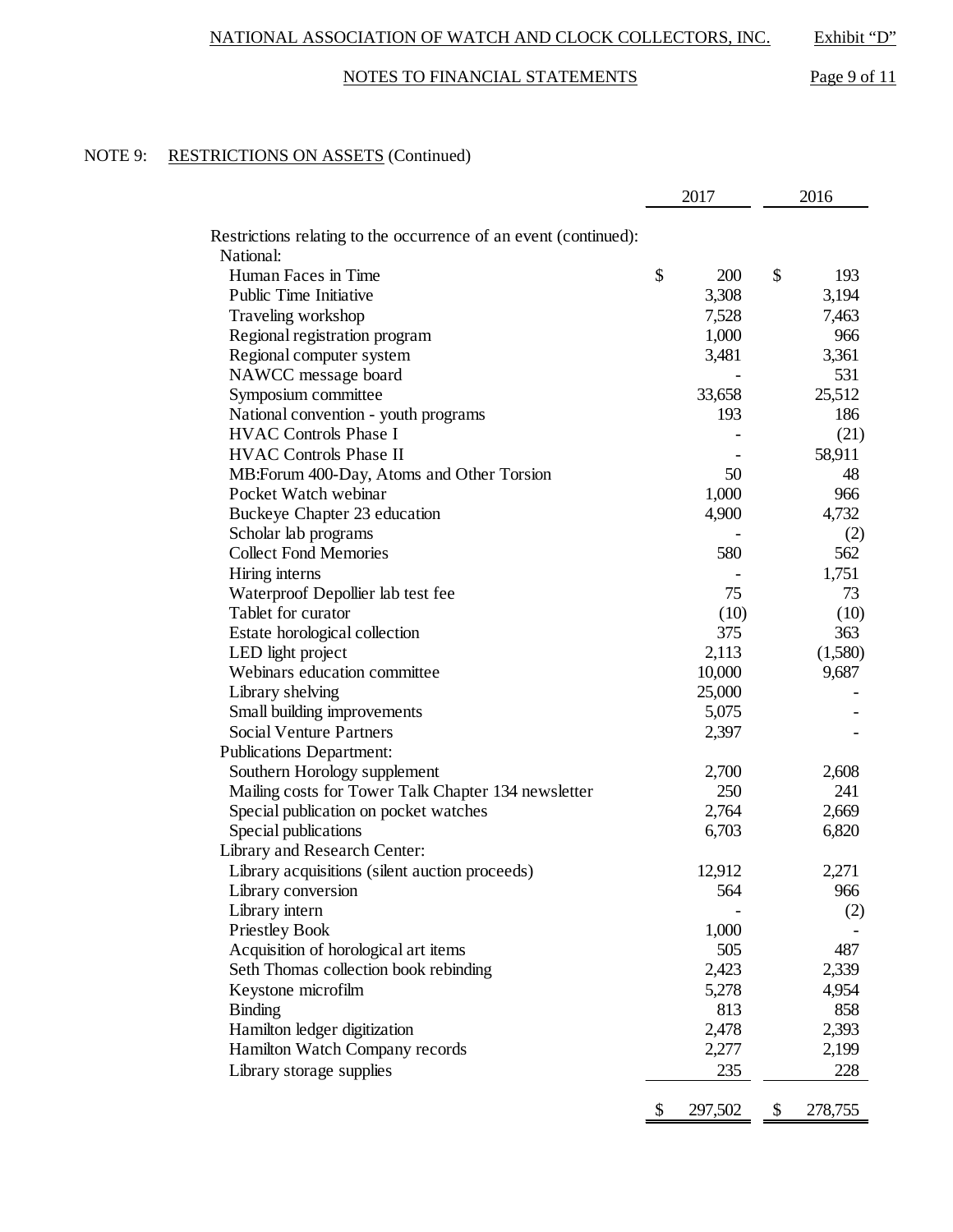### NOTES TO FINANCIAL STATEMENTS Page 10 of 11

## NOTE 9: RESTRICTIONS ON ASSETS (Continued)

Permanently restricted net assets consist of the following for the years ended March 31:

|                                                                                                | 2017 |                                         | 2016 |                                         |
|------------------------------------------------------------------------------------------------|------|-----------------------------------------|------|-----------------------------------------|
| Museum endowment<br>Library and research center endowment<br>Education endowment<br>NAWCC fund | S    | 307,005<br>85,474<br>236,413<br>372,805 |      | 289,102<br>78,199<br>225,482<br>225,750 |
|                                                                                                |      | 1,001,697                               |      | 818,533                                 |

All restricted assets as noted above are shown separately in the net assets section of the combined statement of financial position.

### NOTE 10: OPERATING LEASES

The Corporation has three pieces of equipment under operating leases. Future payments by year and in aggregate, under these operating leases, consisted of the following at March 31, 2017:

| 2018 | \$ | 17,979 |
|------|----|--------|
| 2019 |    | 17,979 |
| 2020 |    | 17,979 |
| 2021 |    | 9,611  |
|      |    |        |
|      | ፍ  | 63,548 |

Total lease expense under these agreements for the years ended March 31, 2017 and 2016 amounted to \$18,540 and \$16,215, respectively, and is included in equipment rental and maintenance on the statements of activities.

# NOTE 11: DEFINED CONTRIBUTION RETIREMENT PLAN

The Corporation maintains a qualified  $401(k)$  profit sharing plan (the "Plan") covering eligible employees. Full time employees who attain 21 years of age are eligible to participate in the Plan. A full time employee has to complete one year of service in order to become eligible to share in employer contributions. Participants are 100% vested in all employer contributions. Each year the employer shall contribute to the trust fund such amount as shall be determined by the employer acting through the members of its Board of Directors. The contribution rate for the Corporation is 5%, at March 31, 2017 and 2016. As of March 31, 2017 and 2016, this amount was determined to be \$32,273 and \$32,132, respectively.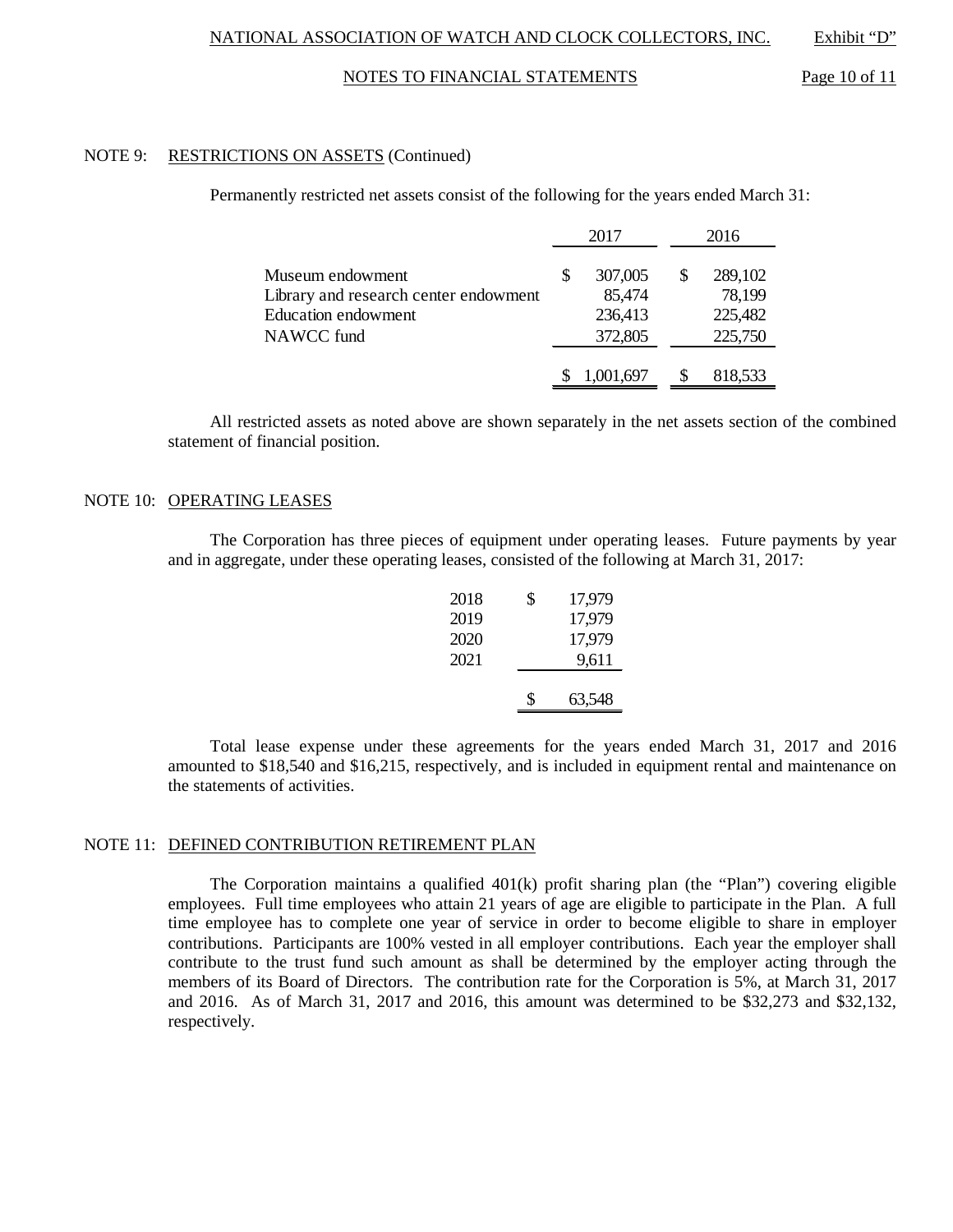### NOTES TO FINANCIAL STATEMENTS Page 11 of 11

### NOTE 12: COLLECTIONS

The Corporation's collections are made up of horological artifacts and research materials of historical significance that are held for educational, research and curatorial purposes. Each of the items is preserved and cared for and activities verifying their existence and assessing their condition are performed continuously. The collections are subject to a policy that requires proceeds from their sales to be used to acquire other items for the collection or for conservation of items in the collection. As of March 31, 2017, the insurance coverage in effect for items in the collection amounted to \$9,000,000.

#### NOTE 13: PLEDGE RECEIVABLES

The Corporation has received pledges for various projects related to its exempt purpose. Pledge receivables consist of the following at March 31:

|                                                                                                           | 2017                             | 2016                   |
|-----------------------------------------------------------------------------------------------------------|----------------------------------|------------------------|
| Receivables - less than one year<br>Receivables - one to five years<br>Receivables - more than five years | 78,902<br>S<br>120,850<br>94,000 | \$<br>26,249<br>78,500 |
| Total pledge receivables                                                                                  | 293,752                          | 104,749                |
| Less: discount to net present value                                                                       | (20, 159)                        | (1,653)                |
| Net pledge receivables at March 31                                                                        | 273,593<br>S                     | S<br>103,096           |

The amount of pledges due long-term have been discounted to their estimated present value using a discount rate of 2.40% for the year ended March 31, 2017.

### NOTE 14: CONCENTRATION OF CREDIT RISK

Financial instruments that potentially subject the Corporation to credit risk consist primarily of cash deposits and investments. The Corporation maintains its cash deposits with various financial institutions where the account balances may at times exceed FDIC and SIPC insured limits of \$250,000 and \$500,000, respectively. Deposits and investments in excess of these limits at March 31, 2017 and 2016 are \$2,217,663 and \$1,920,597, respectively.

The Corporation's investments are exposed to various risks such as interest rate, market and credit risks. Due to the level of risk associated with certain investment securities, it is at least reasonably possible those changes in the values of investments will occur in the near term and that such changes could materially affect amounts reported in the statements of financial position.

### NOTE 15: RISK MANAGEMENT

As a not-for-profit entity, the Corporation has elected as of January 1, 2007, to self-insure for purposes of unemployment compensation. As such, there are no quarterly contributions made to the Commonwealth of Pennsylvania. There are no unemployment claims outstanding at March 31, 2017.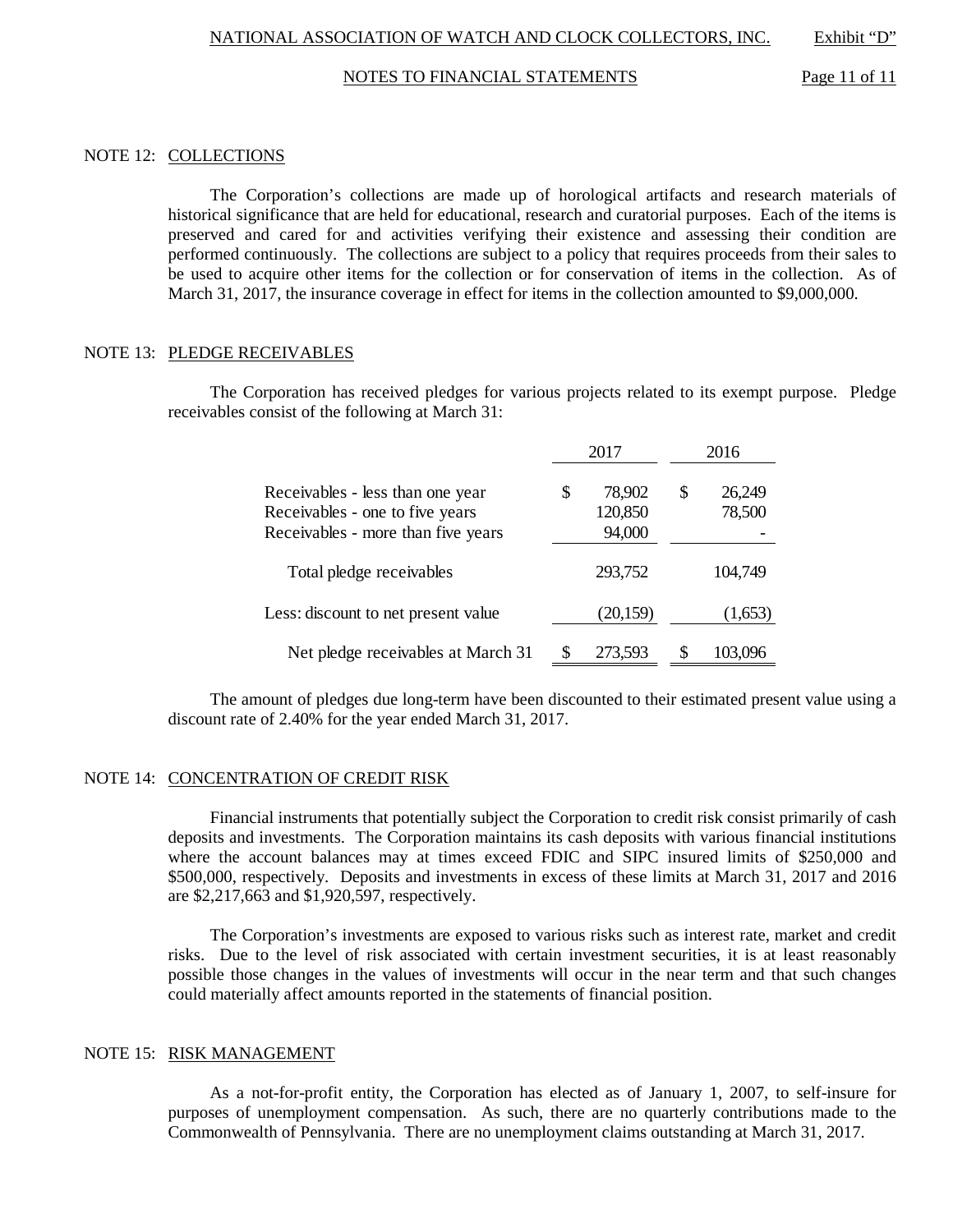

# INDEPENDENT AUDITORS' REPORT ON SUPPLEMENTARY INFORMATION

The Board of Directors National Association of Watch and Collectors, Inc.

We have audited the financial statements of National Association of Watch and Collectors, Inc. as of and for the years ended March 31, 2017 and 2016, and our report thereon dated June 20, 2017, which expressed an unmodified opinion on those financial statements, appears on page one. Our audit was conducted for the purpose of forming an opinion on the financial statements as a whole. The accompanying information, appearing in Exhibit "E", is presented for purposes of additional analysis and is not a required part of the financial statements. Such information is the responsibility of management and was derived from and relates directly to the underlying accounting and other records used to prepare the financial statements. The information has been subjected to the auditing procedures applied in the audit of the financial statements and certain additional procedures, including comparing and reconciling such information directly to the underlying accounting and other records used to prepare the financial statements or to the financial statements themselves, and other additional procedures in accordance with auditing standards generally accepted in the United States of America. In our opinion the accompanying information, appearing in Exhibit "E", is fairly stated in all material respects in relation to the financial statements as a whole.

Rose Bushler Falk & Company, UP

June 20, 2017 ROSS BUEHLER FALK & COMPANY, LLP

1500 Lititz Pike . Lancaster, PA 17601-6531

Web site: www.rbfco.com Email: partner@rbfco.com

American Institute of Certified Public Accountants . Pennsylvania Institute of Certified Public Accountants . Private Companies Practice Section, AICPA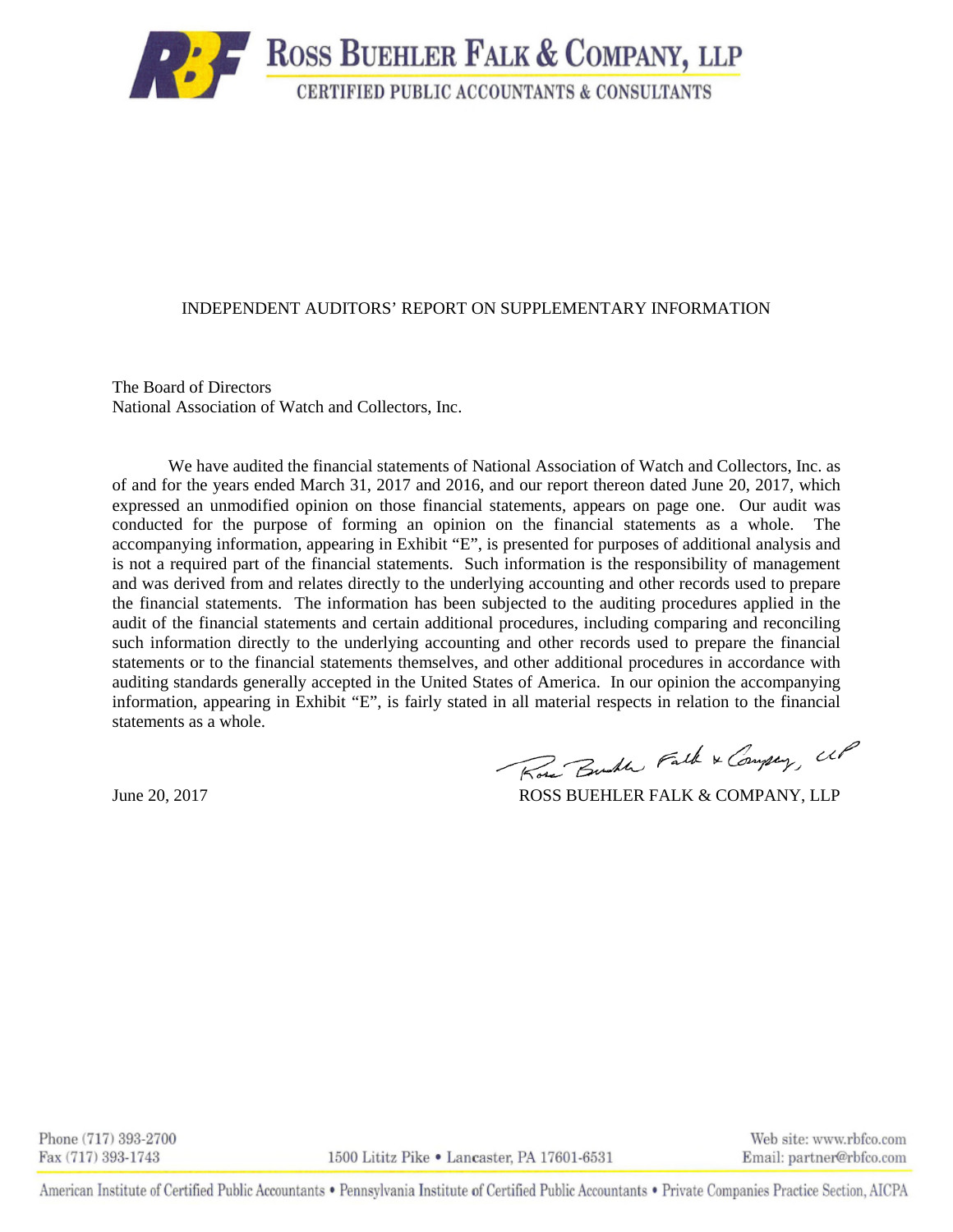Exhibit "E" Page 1 of 6

|                                            | Membership      | Library & | Total           |  |
|--------------------------------------------|-----------------|-----------|-----------------|--|
|                                            | & Operations    | Education | Combined        |  |
| UNRESTRICTED NET ASSETS                    |                 |           |                 |  |
| Support and revenue:                       |                 |           |                 |  |
| Membership dues                            | \$<br>1,053,799 | \$        | \$<br>1,053,799 |  |
| Life member receipts (dues transfers), net | 4,700           |           | 4,700           |  |
| <b>MART</b> receipts                       | 119,410         |           | 119,410         |  |
| Donations                                  | 133,672         | 76,721    | 210,393         |  |
| Investment income                          | 56,442          | 38,838    | 95,280          |  |
| Tuition and registration fees              |                 | 127,471   | 127,471         |  |
| Traveling workshop income                  | 24,255          |           | 24,255          |  |
| Proceeds from national events              | 77,795          |           | 77,795          |  |
| Miscellaneous income                       | 70,183          | 1,999     | 72,182          |  |
| Store and school sales                     |                 | 75,358    | 75,358          |  |
|                                            |                 |           |                 |  |
| Cost of sales                              |                 | (47, 781) | (47, 781)       |  |
| Museum admissions                          |                 | 59,657    | 59,657          |  |
|                                            | 1,540,256       | 332,263   | 1,872,519       |  |
| Net assets released from restrictions      | 116,140         | 29,728    | 145,868         |  |
| <b>Total Support and Revenue</b>           | 1,656,396       | 361,991   | 2,018,387       |  |
| Expenses:                                  |                 |           |                 |  |
| Program services:                          |                 |           |                 |  |
| Salaries and wages                         | 189,511         | 237,056   | 426,567         |  |
| Employee benefits and payroll taxes        | 39,578          | 60,191    | 99,769          |  |
| <b>Bulletin printing</b>                   | 77,201          |           | 77,201          |  |
| <b>MART</b> printing                       | 23,884          |           | 23,884          |  |
| Other printing and postage                 | (642)           | 4,086     | 3,444           |  |
| Distribution of publications               | 58,200          | 681       | 58,881          |  |
| Directors, officers and staff travel       | 1,648           | 3,211     | 4,859           |  |
| Committees and conferences                 | 45,349          |           | 45,349          |  |
| Traveling workshop                         | 19,737          |           | 19,737          |  |
| Supplies                                   | 3,425           | 19,941    | 23,366          |  |
| Utilities and telephone                    | 87,110          | 6,217     | 93,327          |  |
| Equipment rental and maintenance           | 29,400          | 19,804    | 49,204          |  |
| Insurance                                  |                 | 5,800     | 5,800           |  |
| Depreciation                               |                 | 272,168   | 272,168         |  |
| Exhibits and advertising                   | 14,813          | 14,769    | 29,582          |  |
| Accession purchases                        |                 | 15,992    | 15,992          |  |
| Professional services                      | 2,164           | 50,985    | 53,149          |  |
| Miscellaneous                              | 10,349          | 28,622    | 38,971          |  |
| <b>Total Program Services</b>              | 601,727         | 739,523   | 1,341,250       |  |
|                                            |                 |           |                 |  |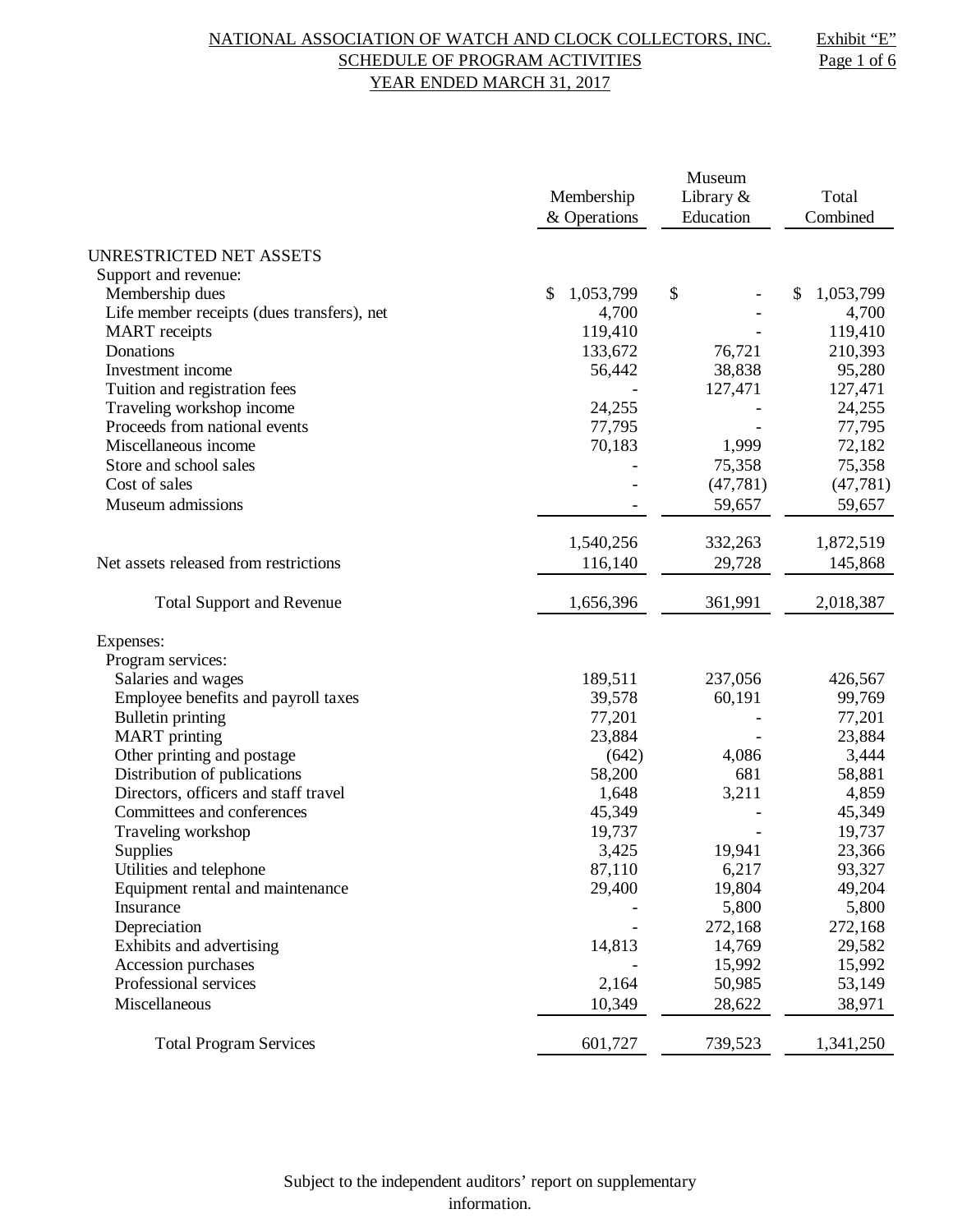Exhibit "E" Page 2 of 6

Museum Membership Library & Total & Operations Education Combined

| upporting services:                  |               |   |                          |              |         |
|--------------------------------------|---------------|---|--------------------------|--------------|---------|
| General and administrative:          |               |   |                          |              |         |
| Salaries and wages                   | \$<br>372,351 | S | $\overline{\phantom{0}}$ | <sup>S</sup> | 372,351 |
| Employee benefits and payroll taxes  | 88,962        |   |                          |              | 88,962  |
| Directors, officers and staff travel | 42,972        |   |                          |              | 42,972  |
| Committees                           | 7,529         |   |                          |              | 7,529   |
| <b>Supplies</b>                      | 8,792         |   |                          |              | 8,792   |
| Utilities and telephone              | 1,157         |   |                          |              | 1,157   |
| Equipment rental and maintenance     | 20,127        |   |                          |              | 20,127  |
| Building rental and maintenance      | 32,318        |   |                          |              | 32,318  |
| Insurance                            | 22,520        |   |                          |              | 22,520  |

UNRESTRICTED NET ASSETS (continued)

Expenses (continued): Supporting services:

| Equipment rental and maintenance     | 20,127  | 20,127  |
|--------------------------------------|---------|---------|
| Building rental and maintenance      | 32,318  | 32,318  |
| Insurance                            | 22,520  | 22,520  |
| Printing and postage                 | 28,448  | 28,448  |
| Depreciation                         | 20,716  | 20,716  |
| Professional services                | 71,001  | 71,001  |
| Telemarketing                        | 9,530   | 9,530   |
| Website hosting                      | 9,924   | 9,924   |
| Miscellaneous                        | 39,810  | 39,810  |
|                                      | 776,157 | 776,157 |
| Fundraising:                         |         |         |
| Salaries and wages                   | 41,831  | 41,831  |
| Employee benefits and payroll taxes  | 9,467   | 9,467   |
| Directors, officers and staff travel | 1,188   | 1,188   |
| Printing and postage                 | 3,390   | 3,390   |
| Professional services                | 7,595   | 7,595   |
| Miscellaneous                        | 7,579   | 7,579   |
|                                      | 71,050  | 71,050  |
|                                      |         |         |

| <b>Total Supporting Services</b> | 847,207   | $\overline{\phantom{0}}$ | 847,207   |
|----------------------------------|-----------|--------------------------|-----------|
| <b>Total Expenses</b>            | 1,448,934 | 739,523                  | 2,188,457 |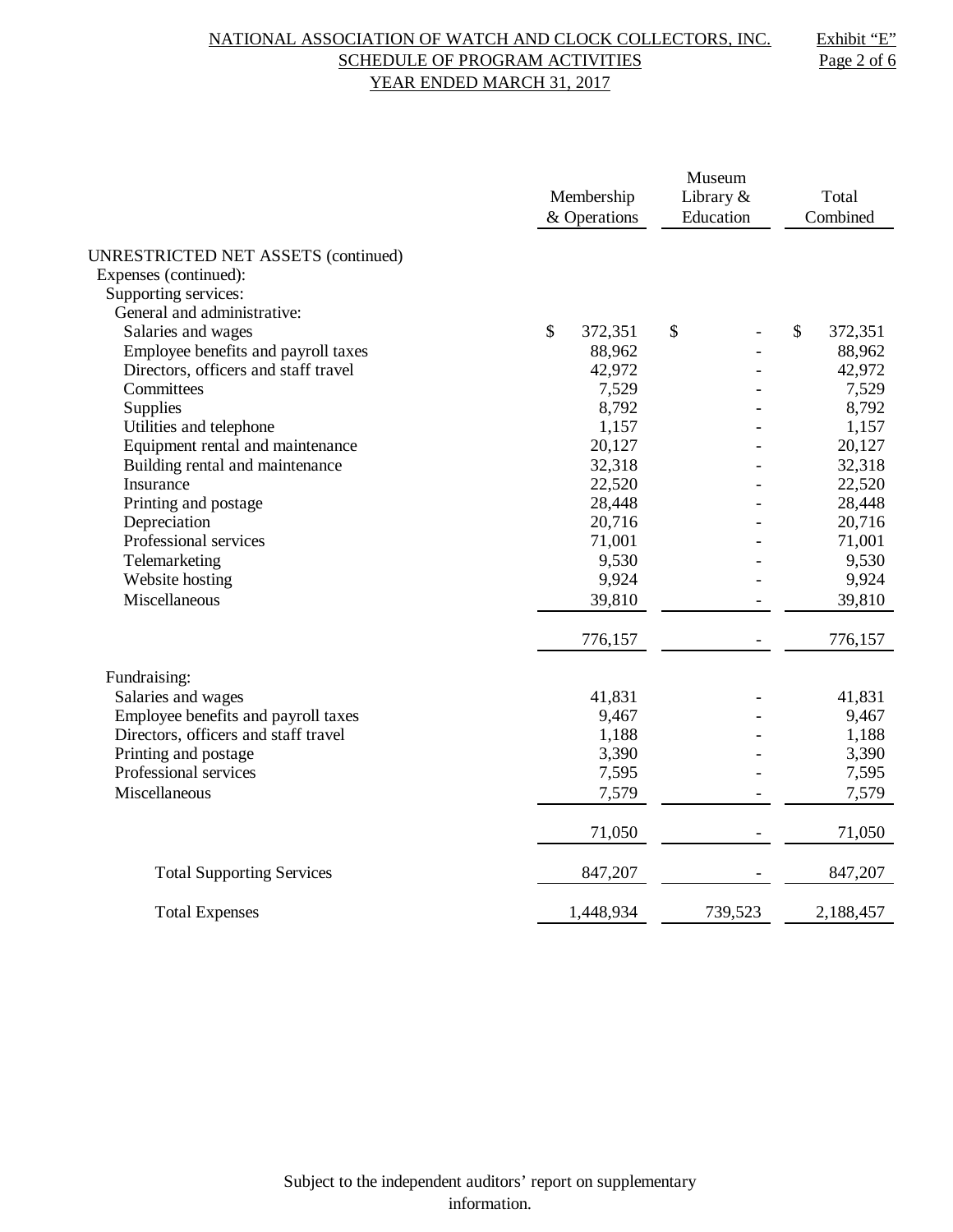Exhibit "E" Page 3 of 6

|                                                                                                                 |    | Museum                     |               |                        |    |            |  |
|-----------------------------------------------------------------------------------------------------------------|----|----------------------------|---------------|------------------------|----|------------|--|
|                                                                                                                 |    | Membership<br>& Operations |               | Library &<br>Education |    | Total      |  |
|                                                                                                                 |    |                            |               |                        |    | Combined   |  |
| <b>INCREASE (DECREASE) IN</b><br>UNRESTRICTED NET ASSETS BEFORE<br>CAPITAL TRANSACTIONS AND<br><b>TRANSFERS</b> | \$ | 207,462                    | $\mathcal{S}$ | (377, 532)             | \$ | (170,070)  |  |
| <b>CAPITAL TRANSACTIONS</b><br>Net unrealized and realized gain<br>on investments                               |    | 178,965                    |               |                        |    | 178,965    |  |
| <b>INCREASE (DECREASE) IN</b>                                                                                   |    |                            |               |                        |    |            |  |
| UNRESTRICTED NET ASSETS                                                                                         |    | 386,427                    |               | (377, 532)             |    | 8,895      |  |
| <b>TEMPORARILY RESTRICTED</b><br><b>NET ASSETS</b>                                                              |    |                            |               |                        |    |            |  |
| Donations                                                                                                       |    | 110,785                    |               | 40,635                 |    | 151,420    |  |
| Silent auction income                                                                                           |    |                            |               | 7,326                  |    | 7,326      |  |
| Sale of deaccession items                                                                                       |    | 415                        |               |                        |    | 415        |  |
| <b>Book sales</b>                                                                                               |    |                            |               |                        |    |            |  |
| Friends of the Collection Income                                                                                |    |                            |               |                        |    |            |  |
| Net unrealized and realized loss                                                                                |    |                            |               |                        |    |            |  |
| on investments                                                                                                  |    | 5,454                      |               |                        |    | 5,454      |  |
| Restrictions satisfied by payments                                                                              |    | (116, 140)                 |               | (29, 728)              |    | (145, 868) |  |
| <b>INCREASE IN TEMPORARILY RESTRICTED</b><br><b>NET ASSETS</b>                                                  |    | 514                        |               | 18,233                 |    | 18,747     |  |
| PERMANENTLY RESTRICTED<br><b>NET ASSETS</b>                                                                     |    |                            |               |                        |    |            |  |
| Donations                                                                                                       |    | 27,054                     |               | 156,110                |    | 183,164    |  |
| <b>INCREASE (DECREASE) IN NET ASSETS</b>                                                                        | \$ | 413,995                    | \$            | (203, 189)             | \$ | 210,806    |  |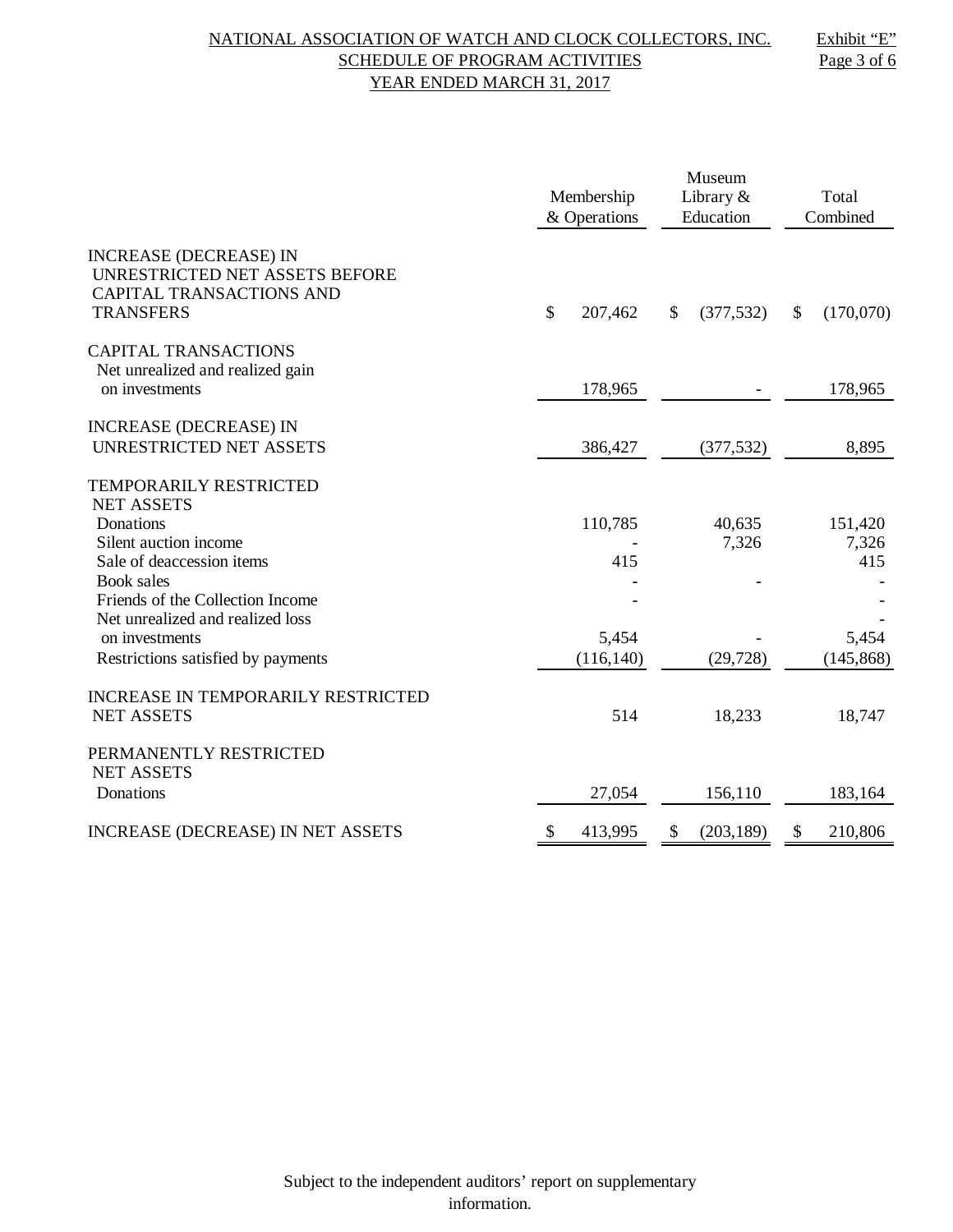Exhibit "E" Page 4 of 6

|                                       |                 | Museum    |                            |
|---------------------------------------|-----------------|-----------|----------------------------|
|                                       | Membership      | Library & | Total                      |
|                                       | & Operations    | Education | Combined                   |
| <b>UNRESTRICTED NET ASSETS</b>        |                 |           |                            |
| Support and revenue:                  |                 |           |                            |
| Membership dues                       | \$<br>1,084,795 | \$        | $\mathcal{S}$<br>1,084,795 |
| <b>MART</b> receipts                  | 130,979         |           | 130,979                    |
| Donations                             | 116,744         | 21,618    | 138,362                    |
| Investment income                     | 31,507          | 52,052    | 83,559                     |
| Tuition and registration fees         |                 | 80,018    | 80,018                     |
| Traveling workshop income             | 15,100          |           | 15,100                     |
| Proceeds from national events         | 71,665          |           | 71,665                     |
| Miscellaneous income                  | 57,674          | 28,766    | 86,440                     |
| Store and school sales                | 10,374          | 64,688    | 75,062                     |
| Cost of sales                         |                 | (40, 233) | (40, 233)                  |
| Museum admissions                     |                 | 55,067    | 55,067                     |
|                                       | 1,518,838       | 261,976   | 1,780,814                  |
| Net assets released from restrictions | 172,931         | 44,429    | 217,360                    |
| <b>Total Support and Revenue</b>      | 1,691,769       | 306,405   | 1,998,174                  |
| Expenses:                             |                 |           |                            |
| Program services:                     |                 |           |                            |
| Salaries and wages                    | 189,496         | 229,027   | 418,523                    |
| Employee benefits and payroll taxes   | 45,084          | 59,921    | 105,005                    |
| <b>Bulletin printing</b>              | 90,607          |           | 90,607                     |
| <b>MART</b> printing                  | 24,624          |           | 24,624                     |
| Other printing and postage            | 154             | 3,117     | 3,271                      |
| Distribution of publications          | 64,383          | 581       | 64,964                     |
| Directors, officers and staff travel  | 2,444           | 3,204     | 5,648                      |
| Committees and conferences            | 7,236           |           | 7,236                      |
| Traveling workshop                    | 10,199          |           | 10,199                     |
| Supplies                              | 4,317           | 10,708    | 15,025                     |
| Utilities and telephone               | 91,055          | 4,978     | 96,033                     |
| Equipment rental and maintenance      | 36,716          | 13,949    | 50,665                     |
| Insurance                             |                 | 5,800     | 5,800                      |
| Depreciation                          |                 | 272,514   | 272,514                    |
| Exhibits and advertising              | 15,002          | 10,620    | 25,622                     |
| Accession purchases                   |                 | 25,225    | 25,225                     |
| Professional services                 |                 | 50,428    | 50,428                     |
| Miscellaneous                         | 15,479          | 38,480    | 53,959                     |
| <b>Total Program Services</b>         | 596,796         | 728,552   | 1,325,348                  |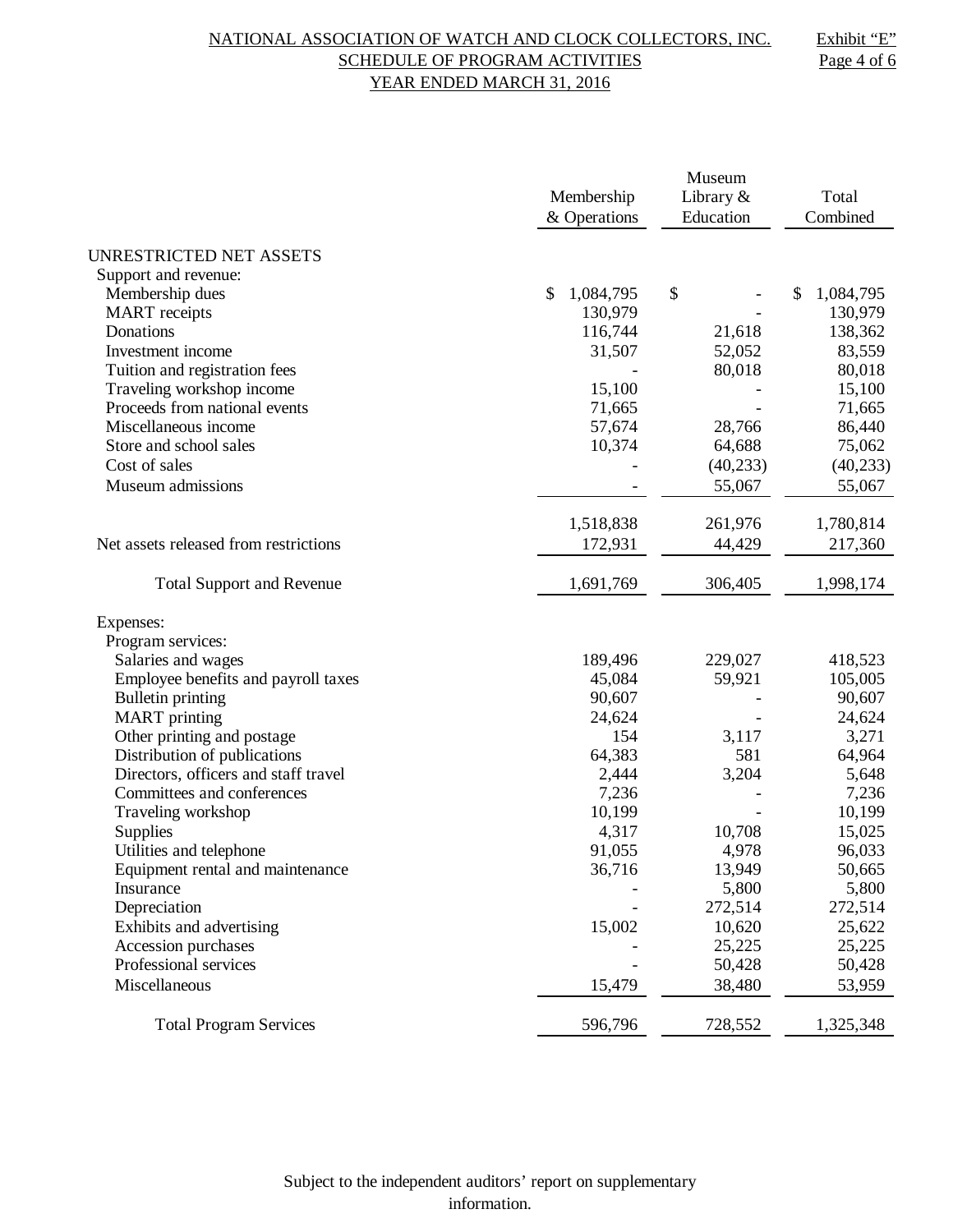Exhibit "E" Page 5 of 6

|                                            |                            | Museum    |                        |         |                   |           |
|--------------------------------------------|----------------------------|-----------|------------------------|---------|-------------------|-----------|
|                                            | Membership<br>& Operations |           | Library &<br>Education |         | Total<br>Combined |           |
|                                            |                            |           |                        |         |                   |           |
| <b>UNRESTRICTED NET ASSETS (continued)</b> |                            |           |                        |         |                   |           |
| Expenses (continued):                      |                            |           |                        |         |                   |           |
| Supporting services:                       |                            |           |                        |         |                   |           |
| General and administrative:                |                            |           |                        |         |                   |           |
| Salaries and wages                         | \$                         | 357,225   | \$                     |         | $\mathcal{S}$     | 357,225   |
| Employee benefits and payroll taxes        |                            | 103,709   |                        |         |                   | 103,709   |
| Directors, officers and staff travel       |                            | 37,183    |                        |         |                   | 37,183    |
| Committees                                 |                            | 693       |                        |         |                   | 693       |
| Supplies                                   |                            | 8,663     |                        |         |                   | 8,663     |
| Utilities and telephone                    |                            | 1,247     |                        |         |                   | 1,247     |
| Equipment rental and maintenance           |                            | 17,722    |                        |         |                   | 17,722    |
| Building rental and maintenance            |                            | 35,235    |                        |         |                   | 35,235    |
| Insurance                                  |                            | 22,297    |                        |         |                   | 22,297    |
| Printing and postage                       |                            | 27,331    |                        |         |                   | 27,331    |
| Depreciation                               |                            | 19,695    |                        |         |                   | 19,695    |
| Professional services                      |                            | 76,380    |                        |         |                   | 76,380    |
| Telemarketing                              |                            | 10,441    |                        |         |                   | 10,441    |
| Website hosting                            |                            | 11,004    |                        |         |                   | 11,004    |
| Miscellaneous                              |                            | 39,226    |                        |         |                   | 39,226    |
|                                            |                            | 768,051   |                        |         |                   | 768,051   |
| Fundraising:                               |                            |           |                        |         |                   |           |
| Salaries and wages                         |                            | 21,134    |                        |         |                   | 21,134    |
| Employee benefits and payroll taxes        |                            | 8,538     |                        |         |                   | 8,538     |
| Directors, officers and staff travel       |                            | 1,954     |                        |         |                   | 1,954     |
| Printing and postage                       |                            | 3,539     |                        |         |                   | 3,539     |
| Professional services                      |                            | 6,095     |                        |         |                   | 6,095     |
| Miscellaneous                              |                            | 3,284     |                        |         |                   | 3,284     |
|                                            |                            | 44,544    |                        |         |                   | 44,544    |
| <b>Total Supporting Services</b>           |                            | 812,595   |                        |         |                   | 812,595   |
| <b>Total Expenses</b>                      |                            | 1,409,391 |                        | 728,552 |                   | 2,137,943 |